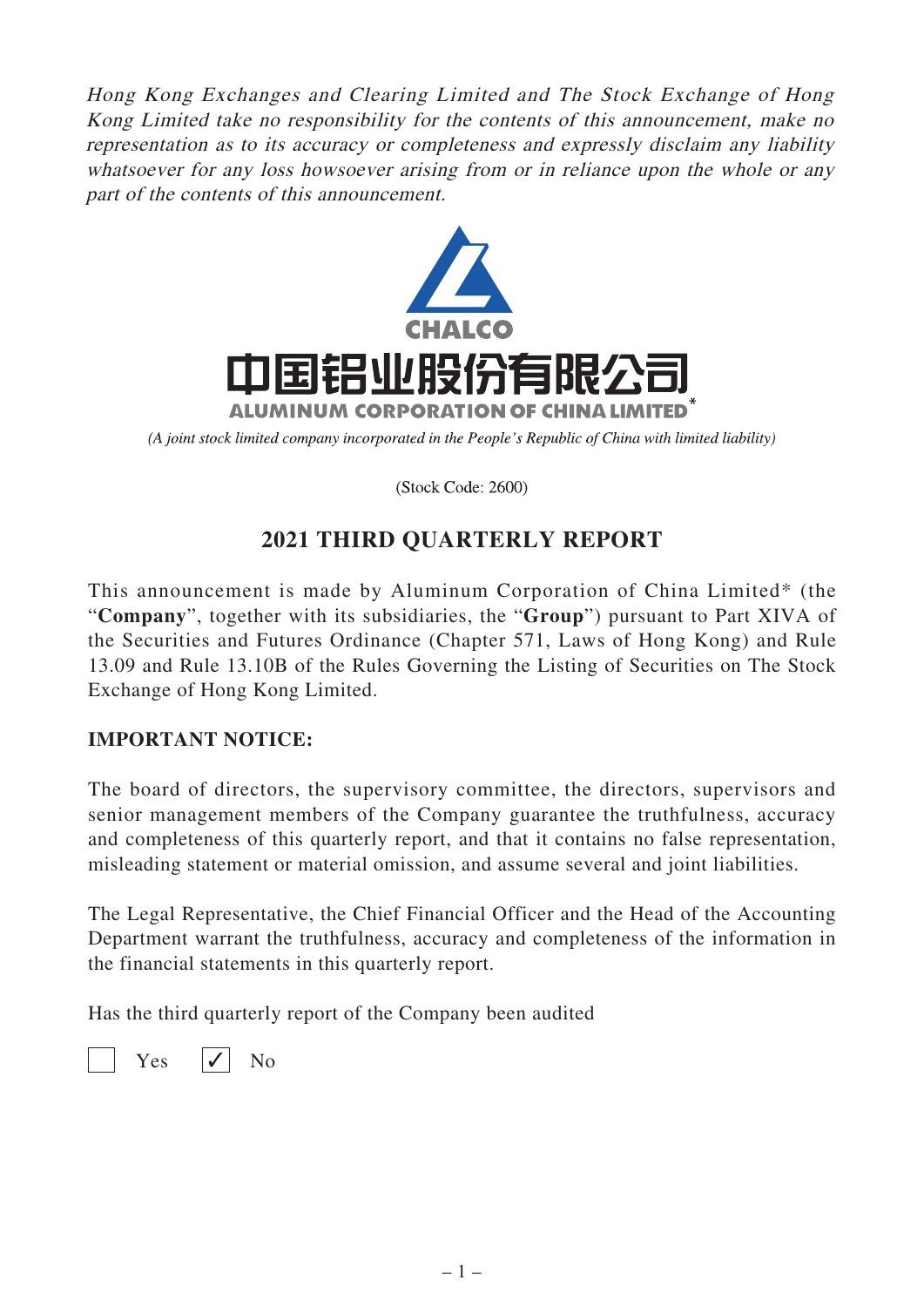### **I. PRINCIPAL FINANCIAL DATA**

## **(I) Principal accounting data and financial indicators**

# Unit: '000 Currency: RMB

|                                                                    | The              |              |                      | Increase/  |             |               |                      | Increase/  |
|--------------------------------------------------------------------|------------------|--------------|----------------------|------------|-------------|---------------|----------------------|------------|
|                                                                    | <b>Reporting</b> |              | Corresponding period | decrease   |             |               | Corresponding period | decrease   |
| Item                                                               | Period           | of last year |                      | $(\%)$     | 2021        |               | of last year         | $(\%)$     |
|                                                                    |                  | Before       | After                | After      | (January-   | <b>Before</b> | After                | After      |
|                                                                    |                  | adjustment   | adjustment           | adjustment | September)  | adjustment    | adjustment           | adjustment |
| Revenue<br>Net profit attributable to the                          | 74,193,184       | 49,045,769   | 49,045,780           | 51.27      | 194,928,951 | 133, 154, 521 | 133, 154, 554        | 46.39      |
| owners of the parent                                               | 2,232,336        | 416,063      | 421,252              | 429.93     | 5,307,496   | 451,775       | 467,342              | 1,035.68   |
| Net profit attributable to owners<br>of the parent after excluding |                  |              |                      |            |             |               |                      |            |
| extraordinary gains and losses                                     | 2,789,788        | 453,975      | 459,164              | 507.58     | 7,126,373   | 138,394       | 153,961              | 4,528.69   |
| Net cash flow from operating<br>activities                         | N/A              | N/A          | N/A                  | N/A        | 17,792,063  | 9,336,813     | 9,342,574            | 90.44      |
| Basic earnings per share (RMB<br><i>per share</i> )                | 0.128            | 0.020        | 0.021                | 520.79     | 0.303       | 0.014         | 0.015                | 1,872.63   |
| Diluted earnings per share (RMB                                    |                  |              |                      |            |             |               |                      |            |
| <i>per share</i> )                                                 | 0.128            | 0.020        | 0.021                | 520.79     | 0.303       | 0.014         | 0.015                | 1,872.63   |
|                                                                    |                  |              |                      | Increased  |             |               |                      | Increased  |
|                                                                    |                  |              |                      | by $3.15$  |             |               |                      | by 8.47    |
| Weighted average return on net                                     |                  |              |                      | percentage |             |               |                      | percentage |
| assets $(\%)$                                                      | 3.92             | 0.76         | 0.77                 | points     | 9.32        | 0.82          | 0.85                 | points     |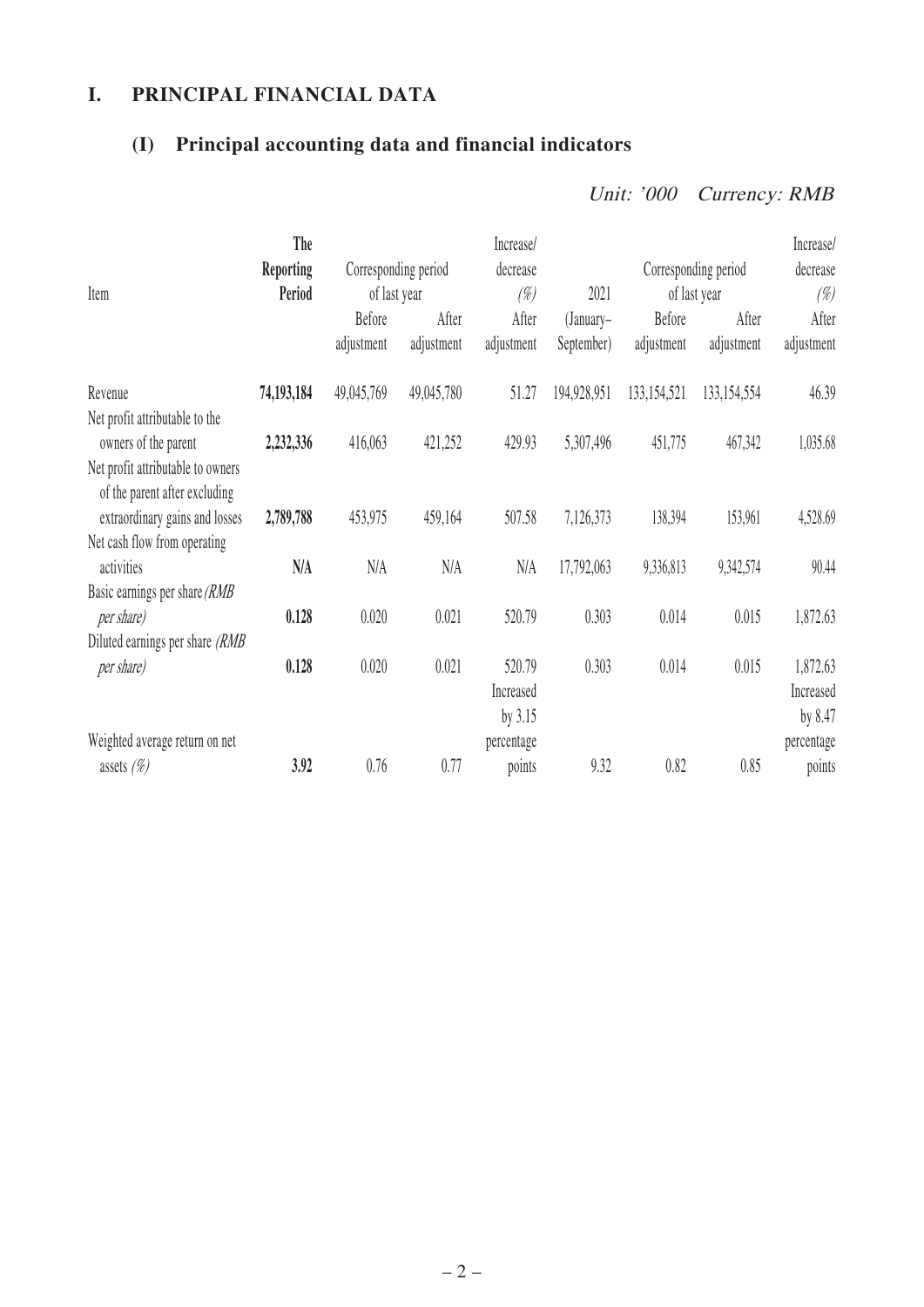|                                                            |                   |                   |                  | Increase/<br>decrease |
|------------------------------------------------------------|-------------------|-------------------|------------------|-----------------------|
|                                                            | 30 September 2021 |                   | 31 December 2020 | (%)                   |
|                                                            |                   | Before adjustment | After adjustment | After adjustment      |
| Total assets                                               | 197,333,166       | 194,901,684       | 195,034,696      | 1.18                  |
| Owner's equity attributable<br>to the owners of the parent | 59,507,522        | 54,332,010        | 54, 363, 850     | 9.46                  |
| $\mathbf{X}$ $\mathbf{Y}$                                  |                   |                   |                  |                       |

Note: "The reporting period" refers to the three months from the beginning to the end of the quarter, the same below.

#### **Explanation on the reasons for retrospective adjustments or restatement**

The Group completed the acquisition of the gallium assets of China Rare Earth Holdings Limited\* (中國稀有稀土股份有限公司) in September 2021, and such business constituted a business combination under common control. The Group has restated and adjusted the historical data.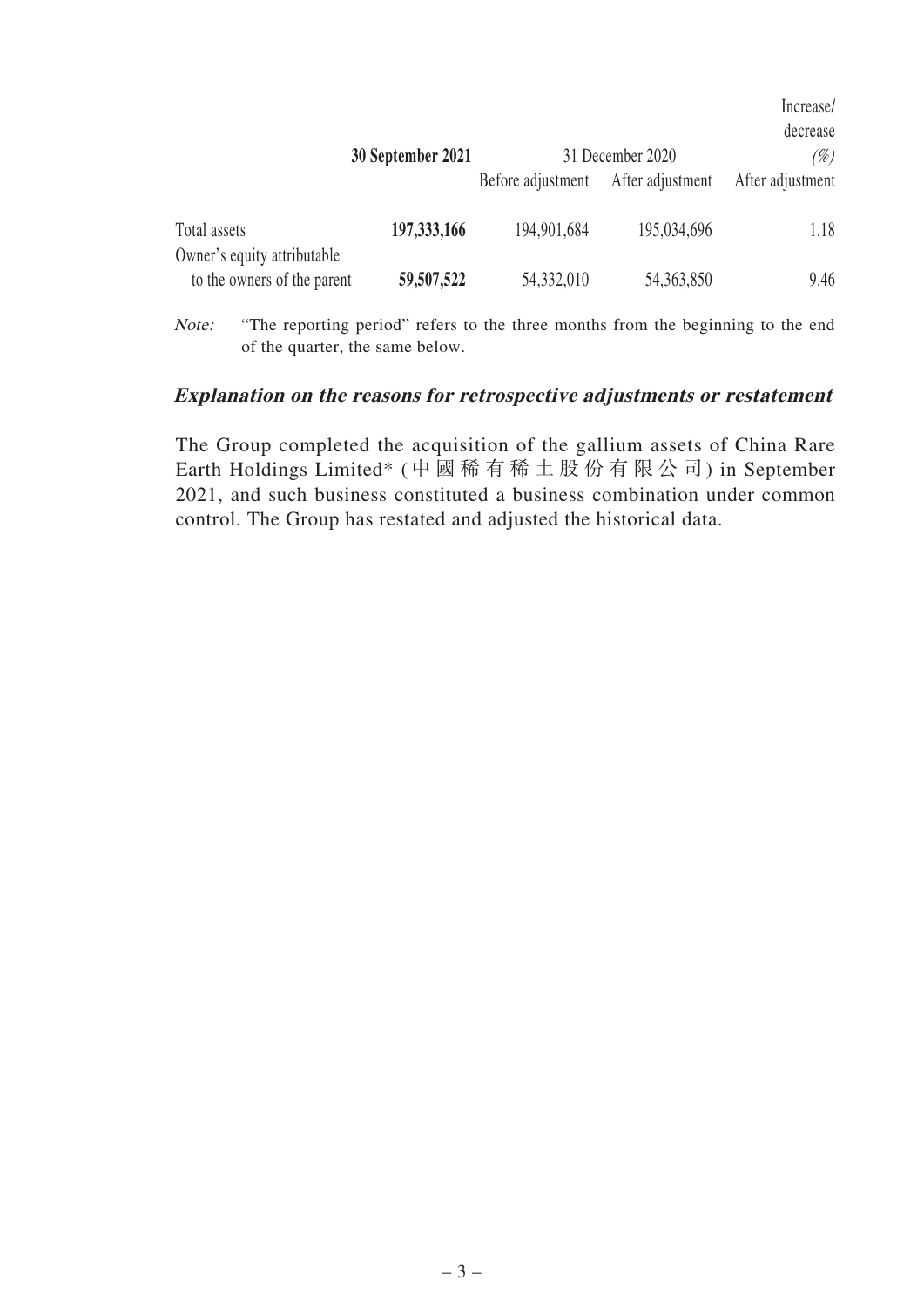# **(II) Gains and losses arising from extraordinary items and amount**

|                                                                                                                                                                                               |                             | Unit: '000 Currency: RMB     |
|-----------------------------------------------------------------------------------------------------------------------------------------------------------------------------------------------|-----------------------------|------------------------------|
| <b>Item</b>                                                                                                                                                                                   | $2021$ (July–<br>September) | 2021 (January-<br>September) |
| Gains/(Losses) from disposal of non-<br>current assets (including the written-<br>off portion for which provisions for                                                                        |                             |                              |
| asset impairment were made)<br>Government subsidies included in the                                                                                                                           | $-9,641$                    | $-479,803$                   |
| gains and losses for the current period<br>(excluding government subsidies<br>closely related to the ordinary<br>business of the Company and granted<br>on an ongoing basis under the state's |                             |                              |
| policies according to certain standard<br>amount or quantity)                                                                                                                                 | 53,088                      | 141,139                      |
| Gains/(Losses) from debt restructuring                                                                                                                                                        |                             | 3,255                        |
| Corporate restructuring costs, such<br>as staff resettlement costs and                                                                                                                        |                             |                              |
| consolidation costs and so on                                                                                                                                                                 | $-42,214$                   | $-134, 114$                  |
| Net Gains/(Losses) of subsidiaries<br>arising from business combination<br>under common control from the<br>beginning of the current period to the                                            |                             |                              |
| date of business combination                                                                                                                                                                  | 35,546                      | 35,546                       |
| Gains/(Losses) from contingencies which<br>are not related to the Company's                                                                                                                   |                             |                              |
| normal operations                                                                                                                                                                             |                             | $-34,082$                    |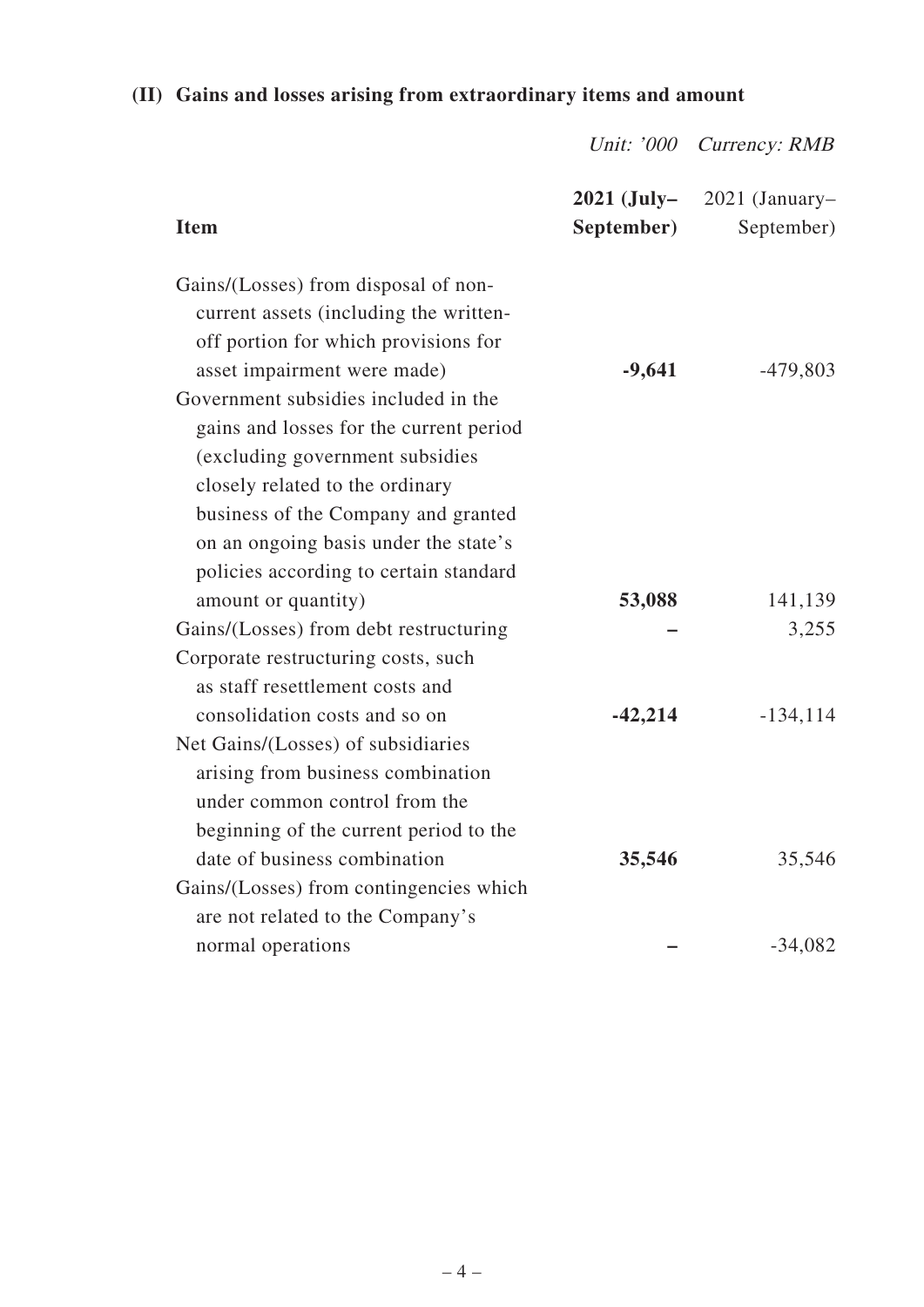|                                          | $2021$ (July– | 2021 (January- |
|------------------------------------------|---------------|----------------|
| <b>Item</b>                              | September)    | September)     |
| Except for the hedging business that is  |               |                |
| related to the ordinary business of the  |               |                |
| Company, the gains or losses arising     |               |                |
| from fair value changes of held-for-     |               |                |
| trading financial assets and held-       |               |                |
| for-trading financial liabilities, and   |               |                |
| investment income on disposal of         |               |                |
| held-for-trading financial assets, held- |               |                |
| for-trading financial liabilities and    |               |                |
| available-for-sale financial assets      | $-377,347$    | $-872,290$     |
| Reverse of provision for impairment of   |               |                |
| accounts receivable under individual     |               |                |
| impairment test                          |               | 480            |
| Gain or loss from external entrusted     |               |                |
| loans                                    | $-161, 135$   | $-383,491$     |
| Other non-operating income and           |               |                |
| expenses other than above items          | $-78,730$     | $-239,472$     |
| Less: Impact of income taxes             | $-22,246$     | $-74,371$      |
| Impact of minority interests (after tax) | $-735$        | $-69,584$      |
| Total                                    | $-557,452$    | $-1,818,877$   |

Explanation on the reasons for determination of the extraordinary profit or loss items set out in the Explanatory Announcement No. 1 on Information Disclosure by Public Issuers – Extraordinary Profit or Loss Items (《公 開 發 行證券的公司信息披露解釋性公告第1號– 非 經 常 性 損 益》) as recurring profit or loss items

Applicable  $\sqrt{\sqrt{N/A}}$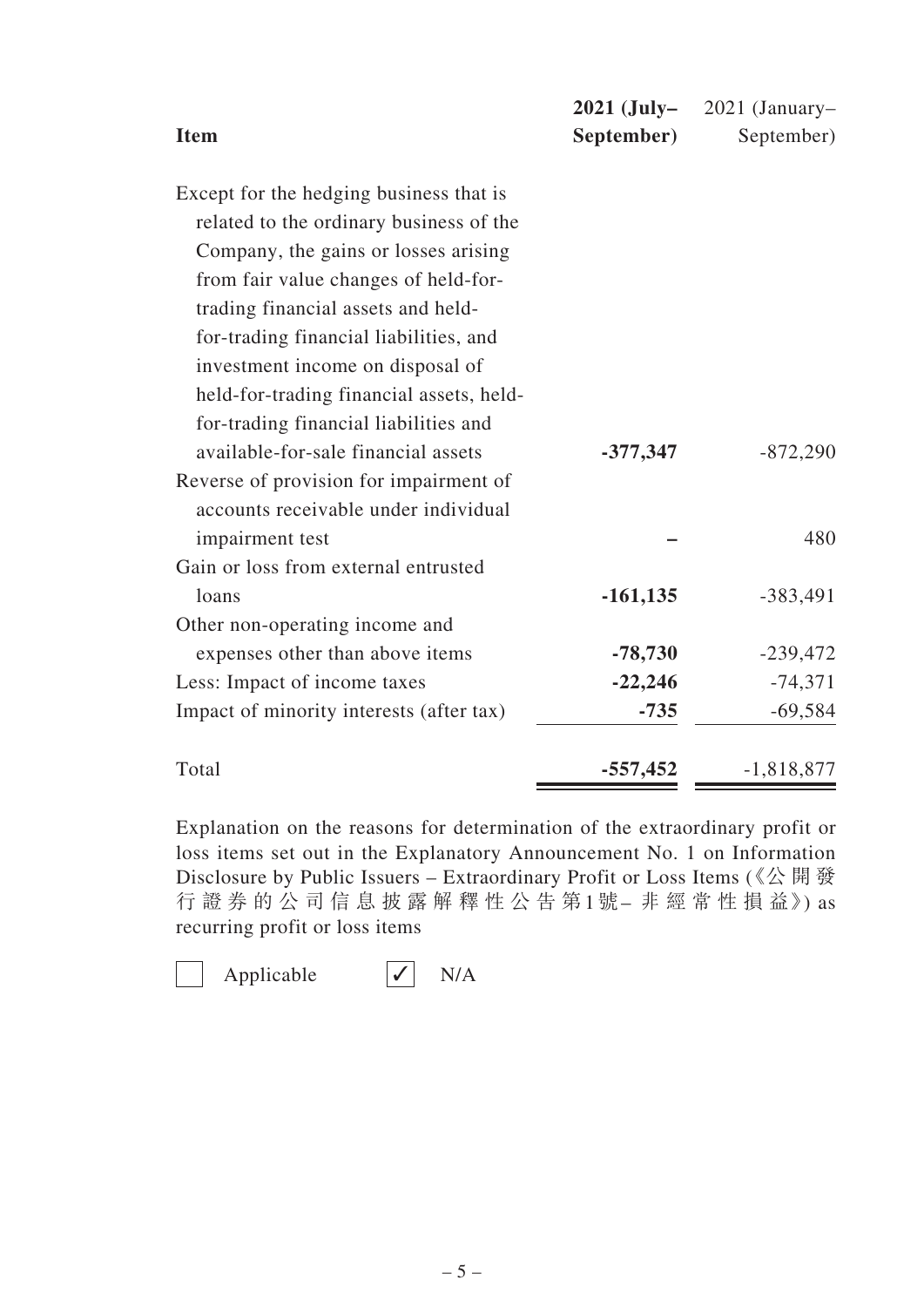# **Key operation data for the third quarter of 2021 of the Company**

|                                                                                 | <b>January to</b><br>September<br>2021 | January to<br>September<br>2020 | <b>Change</b><br>during the<br>period as<br>compared<br>with the<br>same<br>period of<br>last year<br>$(\%)$ |
|---------------------------------------------------------------------------------|----------------------------------------|---------------------------------|--------------------------------------------------------------------------------------------------------------|
| Information on the production and sales of key products                         |                                        |                                 |                                                                                                              |
| <b>Alumina</b><br>Output of alumina (10,000 tonnes)                             | 1,217                                  | 1,074                           | 13.31                                                                                                        |
| Output of refined alumina<br>$(10,000 \text{ tonnes})$                          | 321                                    | 294                             | 9.18                                                                                                         |
| Exported volume of self-produced<br>alumina (10,000 tonnes)                     | 712                                    | 547                             | 30.16                                                                                                        |
| <b>Primary aluminum</b>                                                         |                                        |                                 |                                                                                                              |
| Output of primary aluminum<br>$(10,000 \text{ tonnes})$                         | 292                                    | 276                             | 5.80                                                                                                         |
| Exported volume of self-produced<br>primary alumin (10,000 tonnes)              | 293                                    | 278                             | 5.40                                                                                                         |
| Coal<br>Output of coal (10,000 tonnes)                                          | 540                                    | 834                             | $-35.25$                                                                                                     |
| <b>Electricity power</b>                                                        |                                        |                                 |                                                                                                              |
| Power generation (excluding self-<br>owned power plants, 100 million<br>$kwh$ ) | 112                                    | 103                             | 8.74                                                                                                         |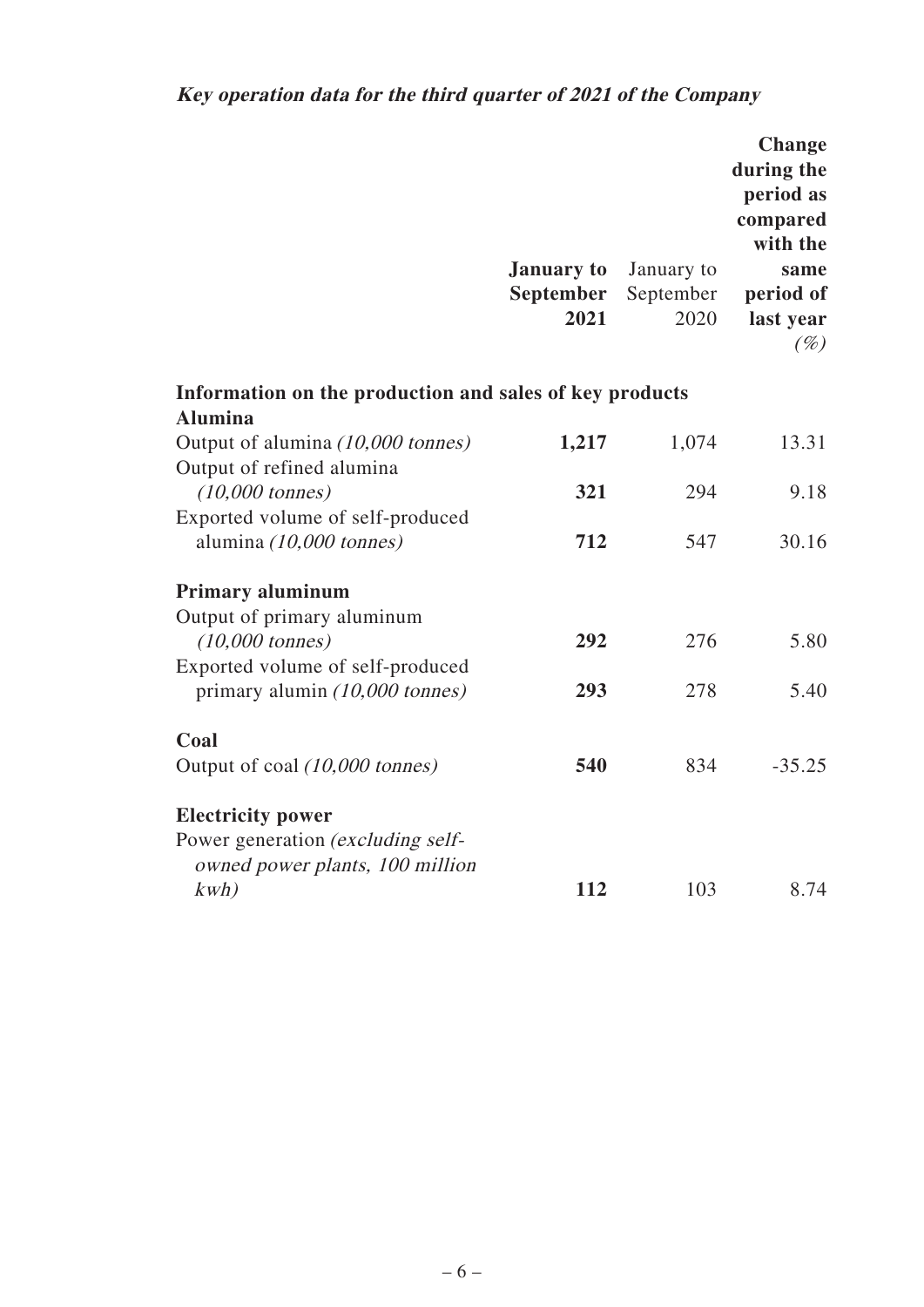| Applicable                                 | N/A                               |                                                                                                                                                                                                                                                           |
|--------------------------------------------|-----------------------------------|-----------------------------------------------------------------------------------------------------------------------------------------------------------------------------------------------------------------------------------------------------------|
| <b>Items</b>                               | Percentage<br>of change<br>$(\%)$ | <b>Main reason</b>                                                                                                                                                                                                                                        |
| Held-for-trading financial<br>assets       | 28,913.80                         | Change compared to the beginning<br>of the year was mainly due to<br>the purchase of new structured<br>deposits.                                                                                                                                          |
| Prepayments                                | 212.48                            | Change compared to the beginning<br>of the year was mainly due to the<br>increase in prepayments for the<br>procurement of raw and ancillary<br>materials.                                                                                                |
| Other current assets                       | $-62.42$                          | Change compared to the beginning<br>of the year was mainly due to<br>the increase in deduction of the<br>input tax to be deducted for the<br>commencement of operation of<br>new projects in the year and the<br>decrease in the balance of this<br>item. |
| Investments in other<br>equity instruments | $-64.31$                          | Change compared to the beginning<br>of the year was mainly due to the<br>withdrawal of external investments.                                                                                                                                              |
| Short-term borrowings                      | $-32.19$                          | Change compared to the beginning<br>of the year was mainly due to<br>the impact of net repayment of<br>matured short-term borrowings.                                                                                                                     |
| Notes payable                              | $-57.80$                          | Change compared to the beginning<br>of the year was mainly due to the<br>due payment of bank acceptance<br>notes.                                                                                                                                         |
| <b>Contract liabilities</b>                | 115.46                            | Change compared to the beginning<br>of the year was mainly due to the<br>increase in receipt in advance for<br>trading.                                                                                                                                   |
| Taxes payable                              | 62.39                             | Change compared to the beginning<br>of the year was mainly due to the<br>increase in income tax payable for<br>which provision has been made.                                                                                                             |

**(III) Changes in principal accounting data, financial indicators and reasons for the changes**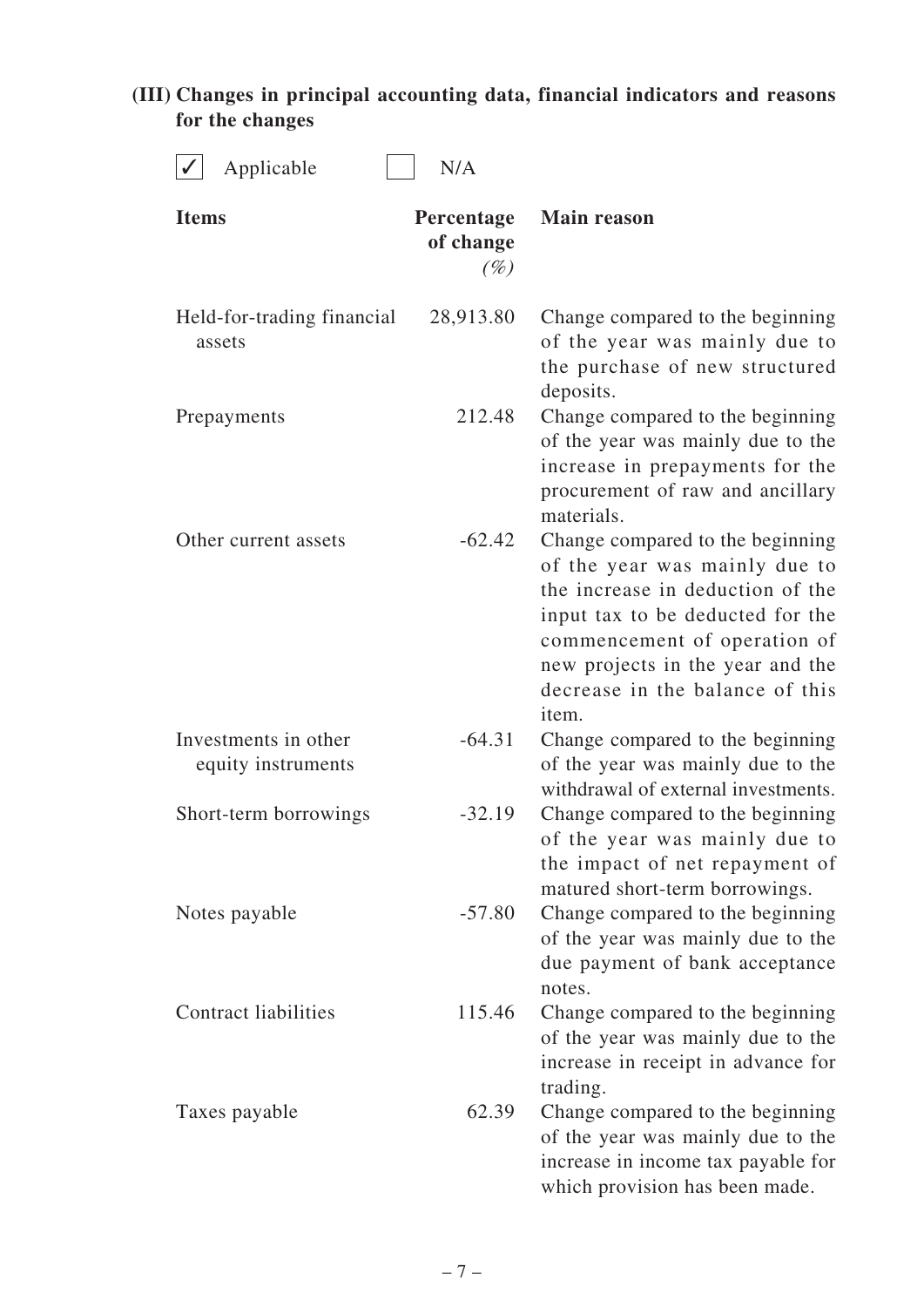| <b>Items</b>                            | Percentage<br>of change<br>$(\%)$ | <b>Main reason</b>                                                                                                                                                                                                                                                                                                                                            |
|-----------------------------------------|-----------------------------------|---------------------------------------------------------------------------------------------------------------------------------------------------------------------------------------------------------------------------------------------------------------------------------------------------------------------------------------------------------------|
| Other current liabilities               | 37.58                             | Change compared to the beginning<br>of the year was mainly due to the<br>increase in issuance of low-cost<br>short-term debentures according<br>to market conditions.                                                                                                                                                                                         |
| Long-term staff<br>remuneration payable | 87.49                             | Change compared to the<br>beginning of the year was mainly<br>due to the increase in benefits for<br>termination of employment for<br>which provision has been made in<br>the year.                                                                                                                                                                           |
| Operating revenue                       | 46.39                             | Change compared to the<br>corresponding period of last year<br>was mainly due to the increase<br>in the revenue from trading of<br>the Company and the increase in<br>selling price of principal products<br>in the year.                                                                                                                                     |
| Operating cost                          | 40.18                             | Change compared to the<br>corresponding period of last year<br>was mainly due to the increase in<br>the purchase costs in trading in<br>the year.                                                                                                                                                                                                             |
| Tax and surcharges                      | 41.80                             | Change compared to the<br>corresponding period of last<br>year was mainly due to the year-<br>on-year increase in the taxes<br>resulted by the commencement of<br>operation of new bauxite projects<br>and the year-on-year increase in<br>the profits.                                                                                                       |
| Administrative expenses                 | 31.92                             | Change compared to the<br>corresponding period of last<br>year was mainly due to year-<br>on-year increase in the number<br>of administrative personnel<br>resulted by the commencement of<br>operation of new projects in the<br>year and the year-on-year increase<br>in the benefit for termination of<br>employment for which provision<br>has been made. |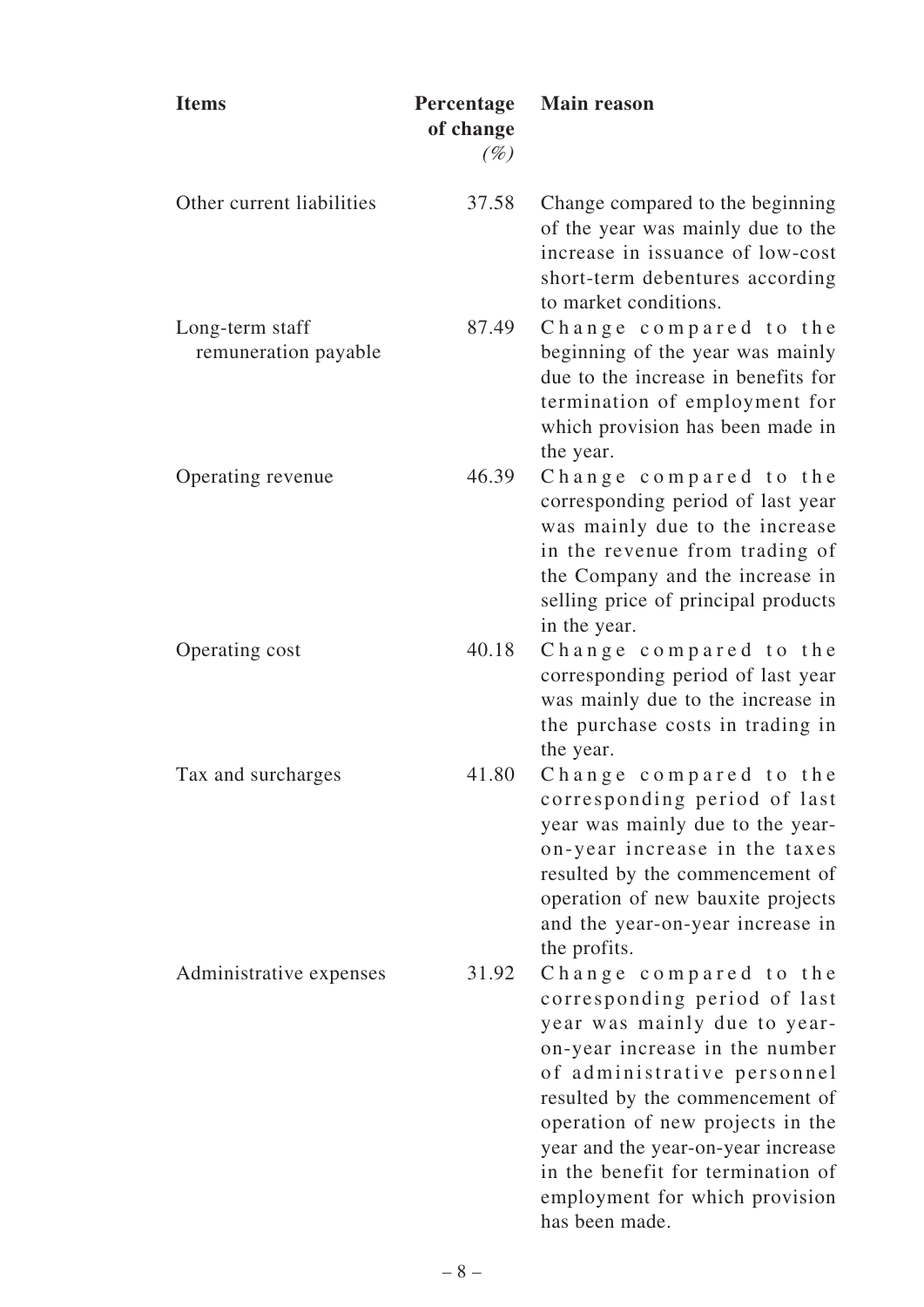| <b>Items</b>                         | Percentage<br>of change<br>$(\%)$ | <b>Main reason</b>                                                                                                                                                                                                                |
|--------------------------------------|-----------------------------------|-----------------------------------------------------------------------------------------------------------------------------------------------------------------------------------------------------------------------------------|
| Research and<br>development expenses | 78.48                             | Change compared to the<br>corresponding period of last year<br>was mainly due to the increase<br>in the investment in the research<br>and development of high-end<br>aluminum alloy, multiform<br>alumina and production process. |
| Credit impairment losses             | $-106.68$                         | Change compared to the<br>corresponding period of last year<br>was mainly due to the year-on-<br>year increase in the provision<br>for bad debts with respect to the<br>receivables with long ages in the<br>year.                |
| Non-operating expenses               | 228.11                            | Change compared to the<br>corresponding period of last year<br>was mainly due to the year-on-<br>year increase in the retirement of<br>inefficient assets in the year.                                                            |

## **II. INFORMATION ON SHAREHOLDERS**

**(I) Total number of shareholders of ordinary shares and shareholders of preference shares with restored voting rights and shareholdings of the top ten shareholders**

|                                                             | Unit: share |
|-------------------------------------------------------------|-------------|
| Total number of shareholders of ordinary shares             |             |
| as at 30 September 2021                                     | 491,693     |
| Total number of shareholders of preference shares           |             |
| with restored voting right as at 30 September 2021 (if any) | None        |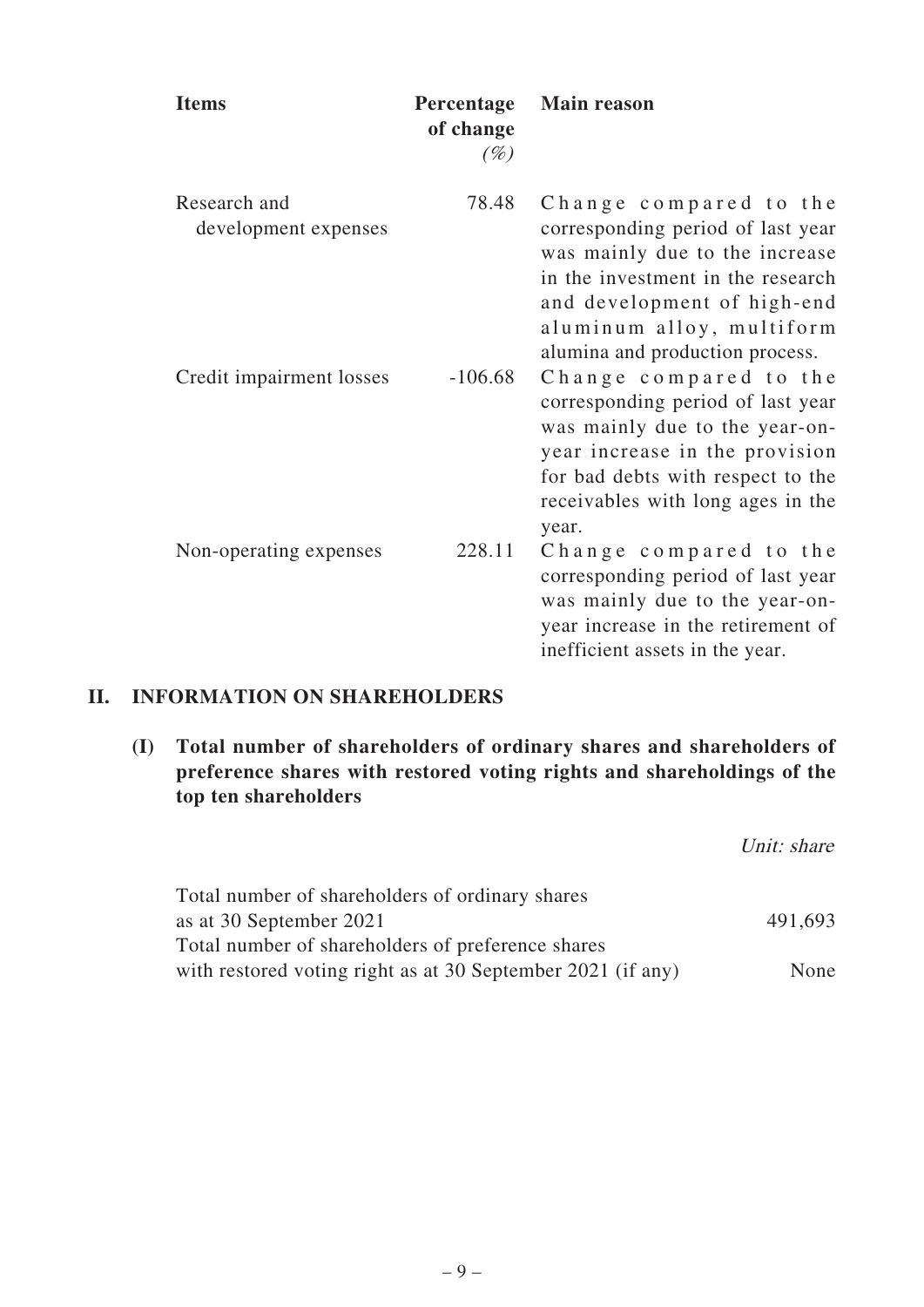# **Shareholding of top ten shareholders**

|                                                                                                                                                                                     |                                           |                          |                                      | <b>Number</b><br>of shares<br>held subject |                     | Shares pledged, marked or<br>frozen |
|-------------------------------------------------------------------------------------------------------------------------------------------------------------------------------------|-------------------------------------------|--------------------------|--------------------------------------|--------------------------------------------|---------------------|-------------------------------------|
| Name of shareholders                                                                                                                                                                | Nature of<br>shareholders                 | Number of<br>shares held | Percentage of<br>shareholding<br>(%) | to trading<br>moratorium                   | Status of<br>shares | <b>Number</b>                       |
| Aluminum Corporation of China                                                                                                                                                       | State-owned legal<br>person               | 5,050,376,970            | 29.67                                | 0                                          | None                | $\theta$                            |
| Hong Kong Securities Clearing<br>Company Limited (H Shares)                                                                                                                         | Overseas legal person                     | 3,934,382,327            | 23.11                                | 0                                          | Unknown             | Unknown                             |
| Huarong Ruitong Equity Investment<br>Management Co., Ltd.* (華融瑞<br>通股權投資管理有限公司)                                                                                                     | State-owned legal<br>person               | 676,519,327              | 3.97                                 | 0                                          | None                | $\theta$                            |
| China Life Insurance Company<br>Limited* (中國人壽保險股份有<br>限公司)                                                                                                                         | State-owned legal<br>person               | 558,793,900              | 3.28                                 | 0                                          | None                | $\theta$                            |
| Hong Kong Securities Clearing<br>Company Limited (A shares)                                                                                                                         | Overseas legal person                     | 524,170,501              | 3.08                                 | 0                                          | None                | $\theta$                            |
| China Securities Finance Corporation<br>Limited*(中國證券金融股份<br>有限公司)                                                                                                                  | State-owned legal<br>person               | 448,284,993              | 2.63                                 | 0                                          | None                | $\theta$                            |
| Baotou Aluminum (Group) Co., Ltd.                                                                                                                                                   | State-owned legal<br>person               | 238, 377, 795            | 1.40                                 | 0                                          | None                | $\theta$                            |
| China Foreign Economy and Trade<br>Trust Co., Ltd. - Foreign Trade<br>Trust - Gaoyi Xiaofeng Hongyuan<br>Pooled Fund Trust Scheme* (中國<br>對外經濟貿易信託有限公司一<br>外貿信託一高毅曉峰鴻遠集合<br>資金信託計劃) | Domestic non-state-<br>owned legal person | 108,130,935              | 0.64                                 | $\boldsymbol{0}$                           | None                | $\boldsymbol{0}$                    |
| Wu Xiaofeng (吴曉鋒)                                                                                                                                                                   | Domestic natural person                   | 106,946,200              | 0.63                                 | $\left( \right)$                           | None                | $\theta$                            |
| Shenzhen Zhaoping Chalco Investment<br>Center LLP* (深圳市招平中鋁<br>投資中心(有限合夥))                                                                                                          | Domestic non-state-<br>owned legal person | 86,024,384               | 0.51                                 | $\theta$                                   | None                | $\theta$                            |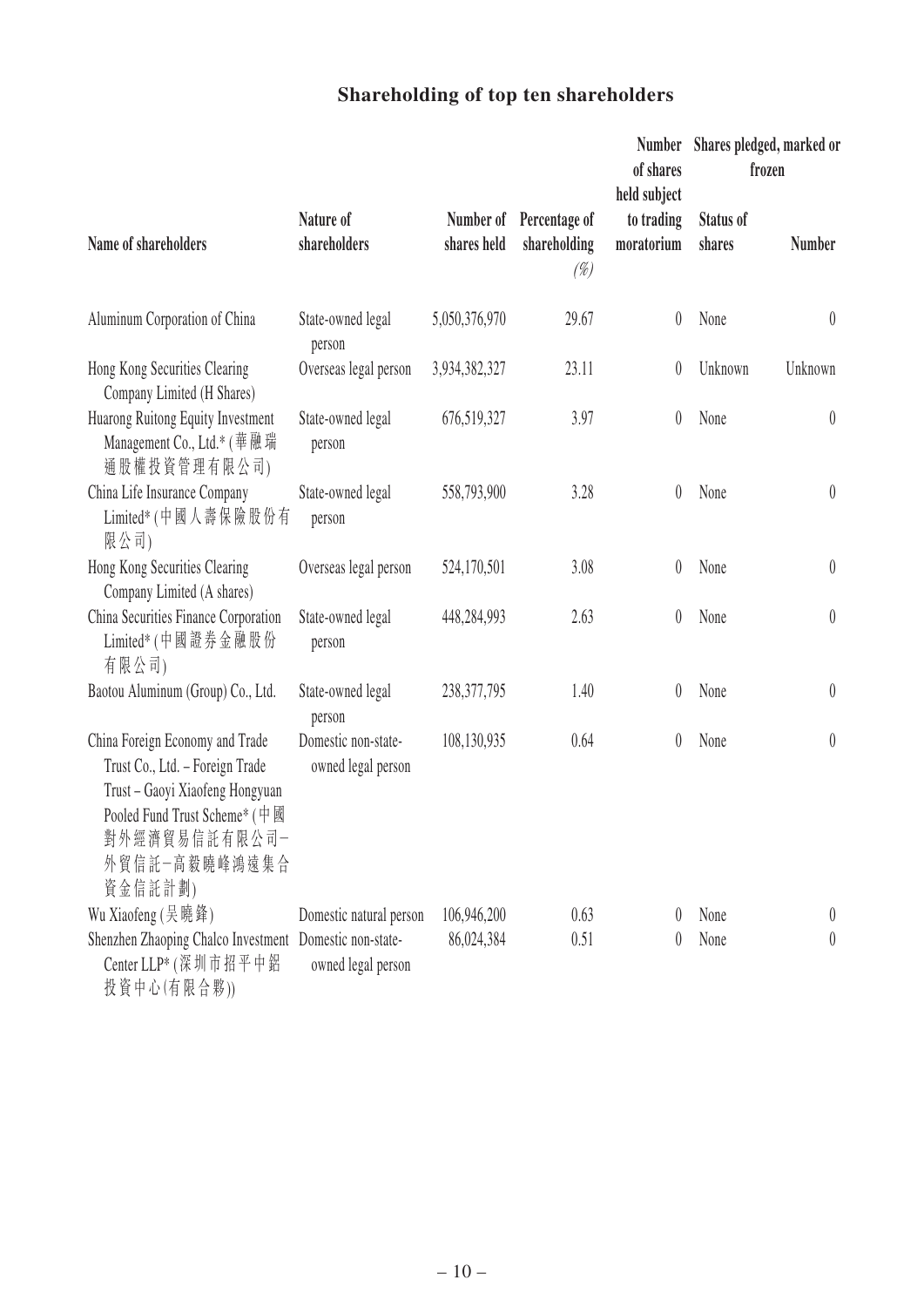### **Shareholding status of the top ten shareholders not subject to trading moratorium**

|                                                                                                                                                                                | Number of<br>tradable shares |                                   |               |
|--------------------------------------------------------------------------------------------------------------------------------------------------------------------------------|------------------------------|-----------------------------------|---------------|
|                                                                                                                                                                                | held not subject             |                                   |               |
|                                                                                                                                                                                | to trading                   | <b>Class and number of Shares</b> |               |
| Name of shareholders                                                                                                                                                           | moratorium                   | <b>Class</b>                      | <b>Number</b> |
| Aluminum Corporation of China                                                                                                                                                  | 5,050,376,970                | RMB ordinary shares               | 5,050,376,970 |
| Hong Kong Securities Clearing Company<br>Limited (H Shares)                                                                                                                    | 3,934,382,327                | Overseas listed foreign<br>shares | 3,934,382,327 |
| Huarong Ruitong Equity Investment<br>Management Co., Ltd.* (華融瑞通股權<br>投資管理有限公司)                                                                                                | 676,519,327                  | RMB ordinary shares               | 676,519,327   |
| China Life Insurance Company Limited*<br>(中國人壽保險股份有限公司)                                                                                                                        | 558,793,900                  | RMB ordinary shares               | 558,793,900   |
| Hong Kong Securities Clearing Company<br>Limited (A Shares)                                                                                                                    | 524,170,501                  | RMB ordinary shares               | 524,170,501   |
| China Securities Finance Corporation<br>Limited*(中國證券金融股份有限公<br>司)                                                                                                             | 448,284,993                  | RMB ordinary shares               | 448,284,993   |
| Baotou Aluminum (Group) Co., Ltd.                                                                                                                                              | 238, 377, 795                | RMB ordinary shares               | 238, 377, 795 |
| China Foreign Economy and Trade Trust<br>Co., Ltd. - Foreign Trade Trust - Gaoyi<br>Xiaofeng Hongyuan Pooled Fund Trust<br>Scheme*(中國對外經濟貿易信<br>託有限公司-外貿信託-高毅<br>曉峰鴻遠集合資金信託計劃) | 108,130,935                  | RMB ordinary shares               | 108,130,935   |
| Wu Xiaofeng (吴曉鋒)                                                                                                                                                              | 106,946,200                  | RMB ordinary shares               | 106,946,200   |
| Shenzhen Zhaoping Chalco Investment<br>Center LLP* (深圳市招平中鋁投資<br>中心(有限合夥))                                                                                                     | 86,024,384                   | RMB ordinary shares               | 86,024,384    |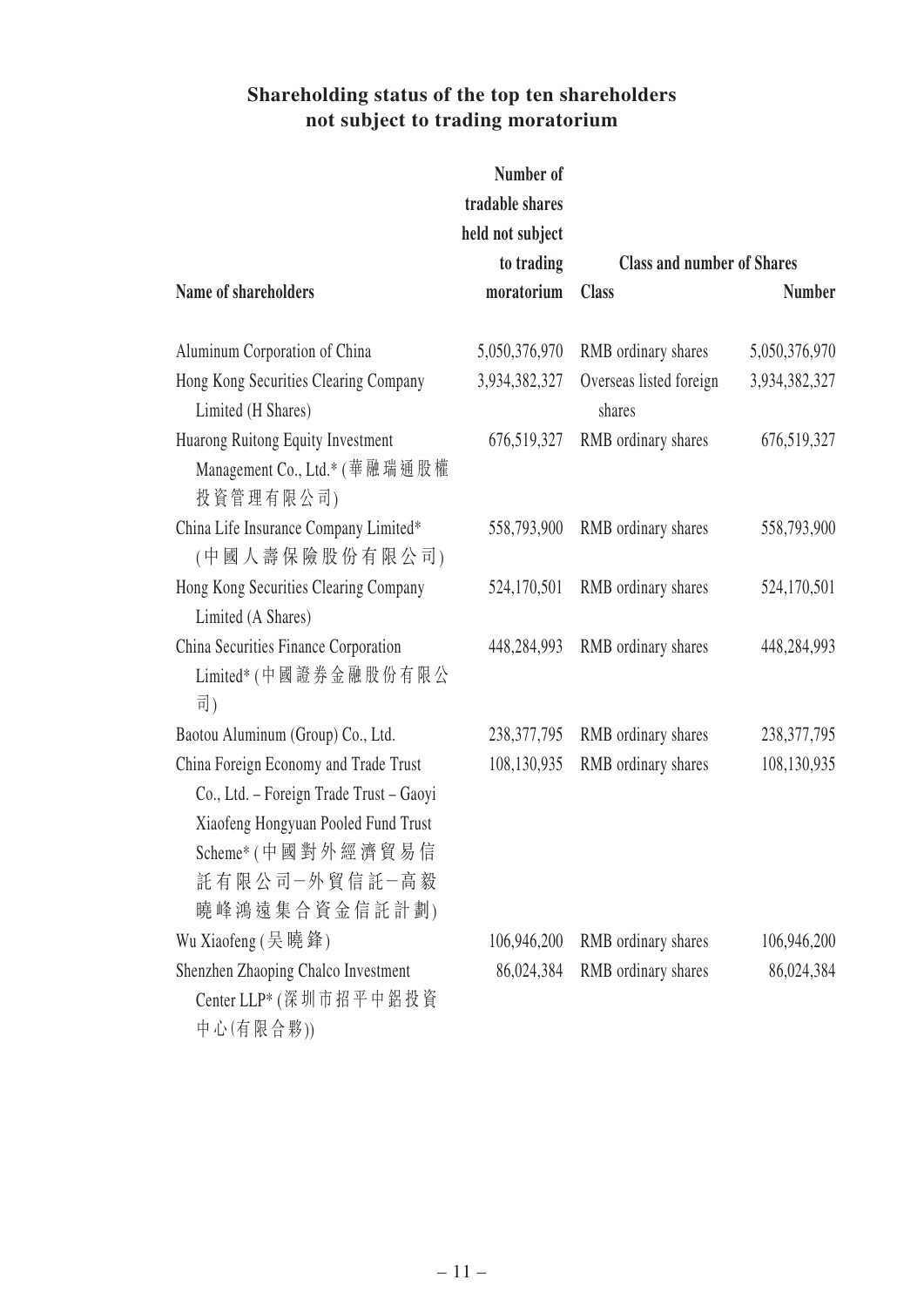Related-party relationship or concertparty relationship among the above shareholders

- Note 1: The number of shares held by Aluminum Corporation of China doesn't include the A shares of the Company indirectly held by Aluminum Corporation of China through its subsidiaries Baotou Aluminum (Group) Co., Ltd. and Chinalco Shanxi Aluminum Co., Ltd. and the H shares of the Company indirectly held by Aluminum Corporation of China through its subsidiary Aluminum Corporation of China Overseas Holdings Limited. As at 30 September 2021, Aluminum Corporation of China, together with its subsidiaries, holds an aggregate of 5,474,485,019 shares of the Company including 5,295,895,019 A shares and 178,590,000 H shares, representing approximately 32.16% of the total issued share capital of the Company.
- Note 2: 3,934,382,327 H shares of the Company held by Hong Kong Securities Clearing Company Limited include 178,590,000 H shares it holds on behalf of Aluminum Corporation of China Overseas Holdings Limited, a subsidiary of Aluminum Corporation of China.

Participation in margin financing and securities lending and business of margin and securities refinancing (if any) by top ten shareholders and top ten shareholders not subject to trading moratorium

Among the top ten shareholders, the number of shares held through credit securities account by Wu Xiaofeng was 106,729,100.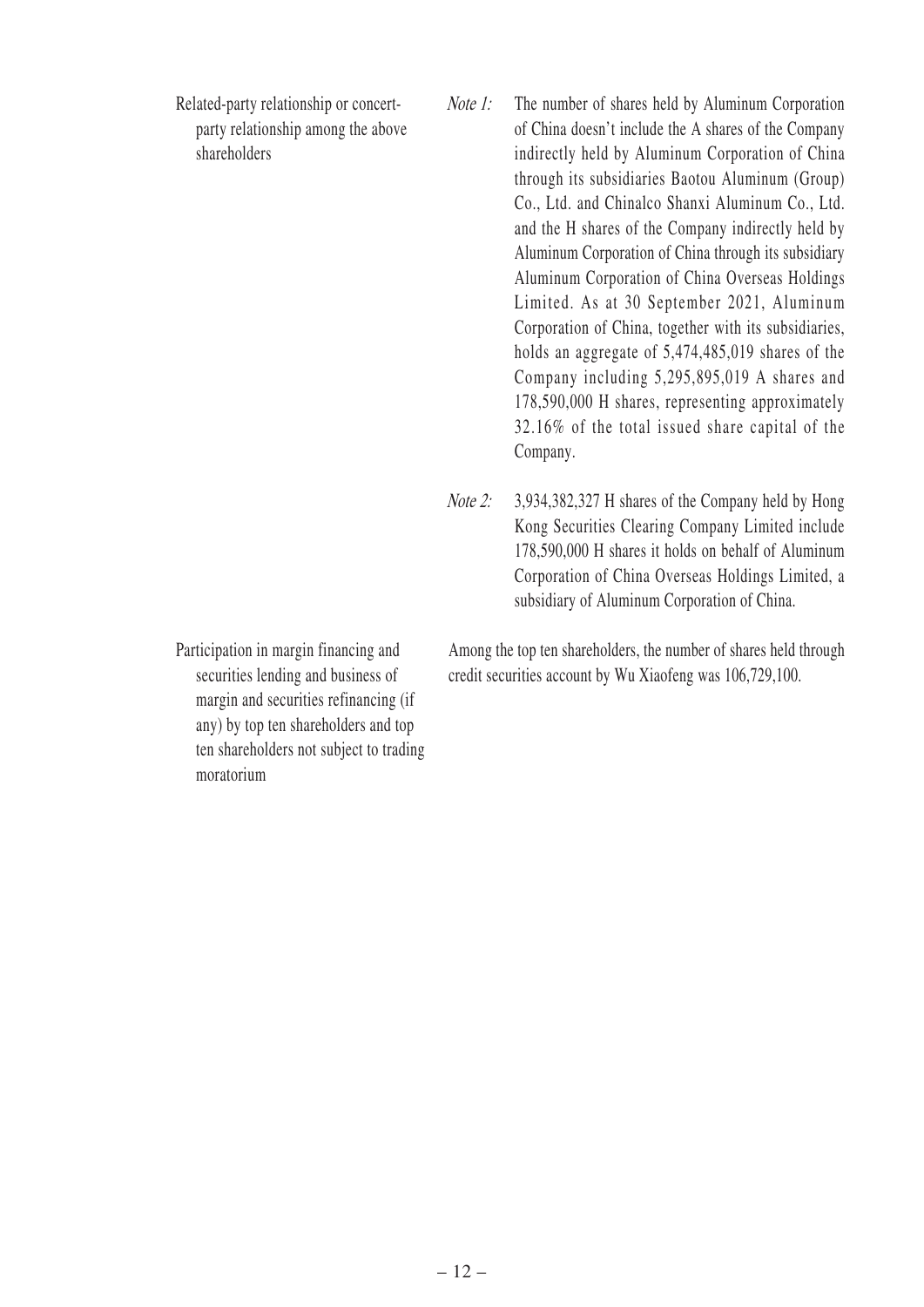#### **III. OTHER REMINDER**

Other material information in relation to operation of the Company in the reporting period that the investors shall pay attention to

Applicable  $\boxed{\checkmark}$  N/A

#### **IV. QUARTERLY FINANCIAL STATEMENTS**

#### **(I) Type of audit opinion**

Applicable  $\sqrt{\phantom{a}}$  N/A

#### **(II) Financial statements**

**Consolidated Balance Sheet** 30 September 2021

Prepared by: Aluminum Corporation of China Limited\*

Unit: '000 Currency: RMB Audit type: unaudited

| <b>Items</b>                      | <b>30 September</b><br>2021 | 31 December<br>2020<br>(Restated) |
|-----------------------------------|-----------------------------|-----------------------------------|
| <b>Current assets:</b>            |                             |                                   |
| Monetary capital                  | 13,550,305                  | 10,727,514                        |
| Held-for-trading financial assets | 5,022,579                   | 17,311                            |
| Accounts receivable               | 5,648,776                   | 4,758,709                         |
| Accounts receivable financing     | 5,262,058                   | 4,548,723                         |
| Prepayments                       | 2,516,116                   | 805,211                           |
| Other receivables                 | 2,993,334                   | 3,997,730                         |
| Inventories                       | 18,418,001                  | 19,861,776                        |
| Other current assets              | 580,807                     | 1,545,460                         |
| <b>Total current assets</b>       | 53,991,976                  | 46,262,434                        |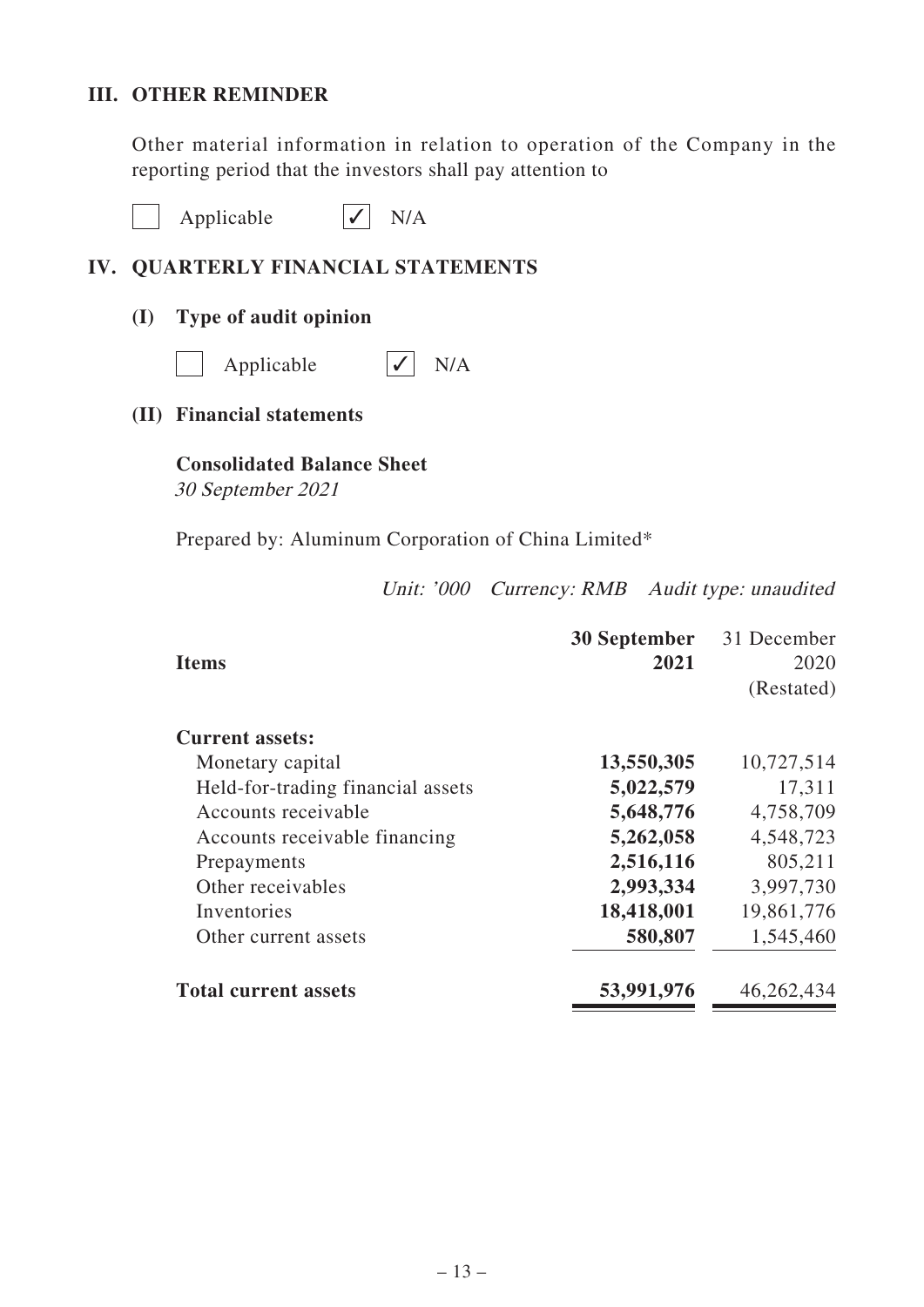|                                         | <b>30 September</b> | 31 December  |
|-----------------------------------------|---------------------|--------------|
| <b>Items</b>                            | 2021                | 2020         |
|                                         |                     | (Restated)   |
| <b>Non-current assets:</b>              |                     |              |
| Long-term receivables                   | 127,611             | 127,754      |
| Long-term equity investments            | 12,592,677          | 12,547,963   |
| Investments in other equity instruments | 544,865             | 1,526,703    |
| Investment properties                   | 1,594,960           | 1,601,876    |
| Fixed assets                            | 93,581,132          | 97,076,371   |
| Construction in progress                | 3,695,407           | 3,886,719    |
| Right-of-use assets                     | 6,745,157           | 8,051,099    |
| Intangible assets                       | 16,978,438          | 16, 175, 186 |
| Goodwill                                | 3,509,722           | 3,509,857    |
| Long-term deferred expenditures         | 546,152             | 654,291      |
| Deferred income tax assets              | 1,502,669           | 1,481,235    |
| Other non-current assets                | 1,922,400           | 2,133,208    |
| <b>Total non-current assets</b>         | 143,341,190         | 148,772,262  |
| <b>Total assets</b>                     | 197, 333, 166       | 195,034,696  |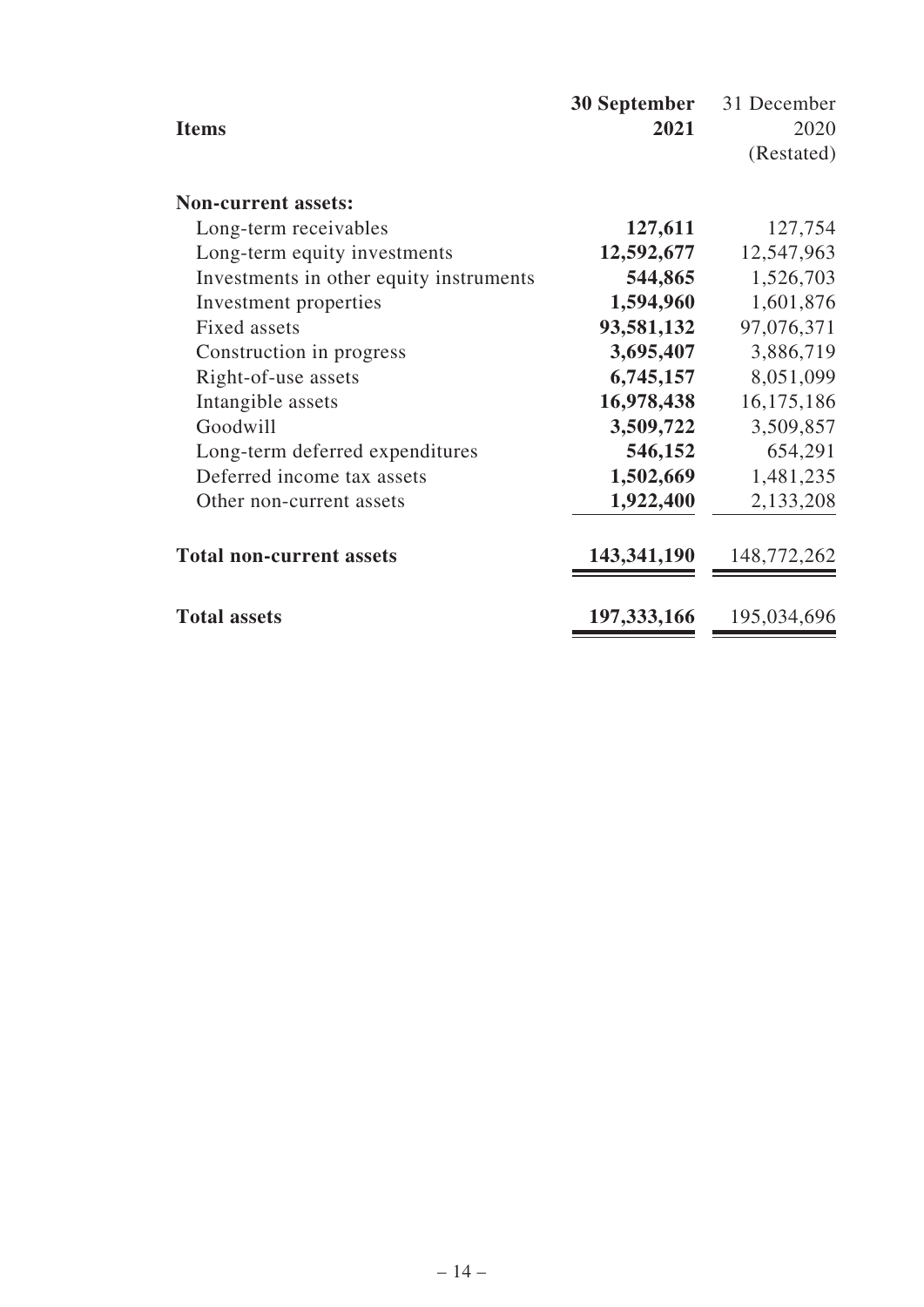|                                        | <b>30 September</b> | 31 December  |
|----------------------------------------|---------------------|--------------|
| <b>Items</b>                           | 2021                | 2020         |
|                                        |                     | (Restated)   |
| <b>Current liabilities:</b>            |                     |              |
| Short-term borrowings                  | 14,062,171          | 20,738,030   |
| Held-for-trading financial liabilities | 84,648              | 26,684       |
| Notes payable                          | 2,307,710           | 5,467,922    |
| Accounts payable                       | 9,678,348           | 9,970,217    |
| Payments received in advance           | 14,122              | 21,104       |
| <b>Contract liabilities</b>            | 3,014,984           | 1,399,340    |
| Staff remuneration payable             | 603,732             | 697,915      |
| Taxes payable                          | 1,790,262           | 1,102,423    |
| Other payables                         | 9,154,802           | 8,505,849    |
| Non-current liabilities due            |                     |              |
| within one year                        | 8,666,812           | 12,018,098   |
| Other current liabilities              | 3,825,875           | 2,780,816    |
| <b>Total current liabilities</b>       | 53,203,466          | 62,728,398   |
| <b>Non-current liabilities:</b>        |                     |              |
| Long-term borrowings                   | 39,490,145          | 39,385,550   |
| Debentures payable                     | 15,221,050          | 11,874,668   |
| Lease liabilities                      | 6,117,203           | 6,257,879    |
| Long-term payables                     | 2,007,015           | 1,075,644    |
| Long-term staff remuneration payable   | 408,473             | 217,864      |
| <b>Estimated liabilities</b>           | 477,515             | 468,853      |
| Deferred gains                         | 231,468             | 202,338      |
| Deferred income tax liabilities        | 1,378,991           | 1,437,087    |
| Other non-current liabilities          | 153,281             | 182,859      |
| <b>Total non-current liabilities</b>   | 65,485,141          | 61, 102, 742 |
| <b>Total liabilities</b>               | 118,688,607         | 123,831,140  |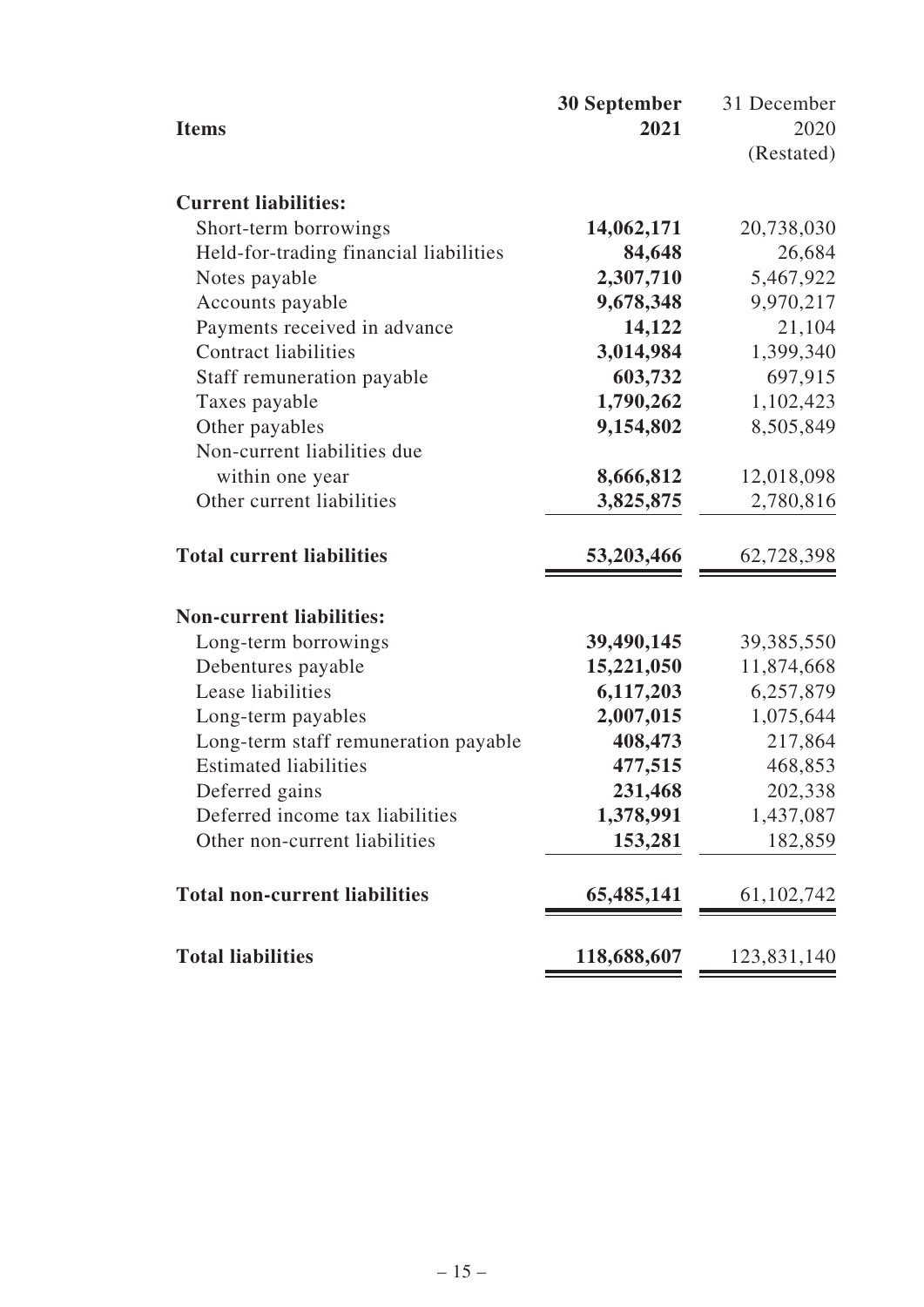|                                                                                                    | <b>30 September</b> | 31 December                                                   |
|----------------------------------------------------------------------------------------------------|---------------------|---------------------------------------------------------------|
| <b>Items</b>                                                                                       | 2021                | 2020                                                          |
|                                                                                                    |                     | (Restated)                                                    |
| Owner's equity                                                                                     |                     |                                                               |
| (or shareholders' equity):                                                                         |                     |                                                               |
| Paid-in capital (or share capital)                                                                 | 17,022,673          | 17,022,673                                                    |
| Other equity instruments                                                                           | 4,486,429           | 4,486,429                                                     |
| Including: Perpetual debentures                                                                    | 4,486,429           | 4,486,429                                                     |
| Capital reserve                                                                                    | 27,903,516          | 28,186,579                                                    |
| Other comprehensive income                                                                         | 340,117             | 352,823                                                       |
| Special reserve                                                                                    | 321,329             | 180,429                                                       |
| Surplus reserve                                                                                    | 1,544,658           | 5,774,571                                                     |
| Retained earnings                                                                                  | 7,888,800           | $-1,639,654$                                                  |
| Total owner's equity (or shareholders'<br>equity) attributable to the owners of<br>the parent      | 59,507,522          | 54, 363, 850                                                  |
| Non-controlling interest                                                                           | 19,137,037          | 16,839,706                                                    |
| Total owner's equity                                                                               |                     |                                                               |
| (or shareholders' equity)                                                                          | 78,644,559          | 71,203,556                                                    |
| Total liabilities and owner's equity<br>(or shareholders' equity)                                  | 197, 333, 166       | 195,034,696                                                   |
| <b>Chief Financial Officer:</b><br>Legal Representative:<br><b>Liu Jianping</b><br><b>Wang Jun</b> |                     | <b>Head of Accounting</b><br>Department:<br><b>Gao Lidong</b> |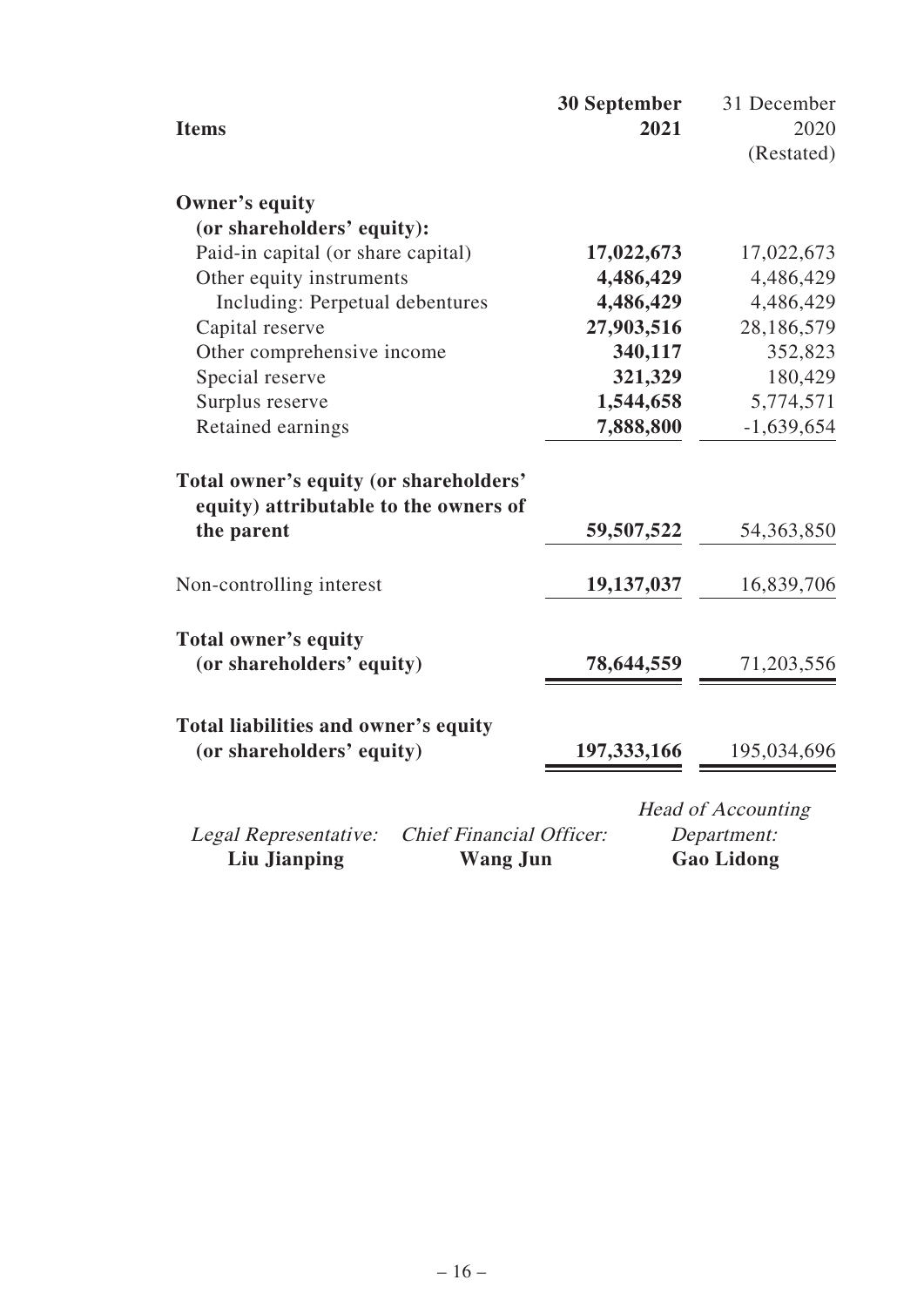## **Consolidated Income Statement**

January to September 2021

## Prepared by: Aluminum Corporation of China Limited\*

## Unit: '000 Currency: RMB Audit type: unaudited

|              |      |                                              | <b>First three</b>  | First three         |
|--------------|------|----------------------------------------------|---------------------|---------------------|
|              |      |                                              | quarters of<br>2021 | quarters of<br>2020 |
|              |      |                                              | (January to         | (January to         |
| <b>Items</b> |      |                                              | September)          | September)          |
|              |      |                                              |                     | (Restated)          |
| I.           |      | <b>Total operating revenue</b>               | 194,928,951         | 133, 154, 554       |
|              |      | Including: Operating revenue                 | 194,928,951         | 133, 154, 554       |
| II.          |      | <b>Total cost of operations</b>              | 181,798,432         | 130,950,329         |
|              |      | Including: Operating cost                    | 172,192,964         | 122,840,877         |
|              |      | Tax and surcharges                           | 1,578,053           | 1,112,881           |
|              |      | Selling expenses                             | 1,267,196           | 1,124,737           |
|              |      | Administrative expenses                      | 2,715,322           | 2,058,329           |
|              |      | Research and development expenses            | 1,213,087           | 679,695             |
|              |      | Finance expenses                             | 2,831,810           | 3,133,810           |
|              |      | Including: Interest expense                  | 2,958,776           | 3,329,657           |
|              |      | Interest income                              | 185,285             | 290,000             |
|              | Add: | other income                                 | 137,675             | 101,755             |
|              |      | Investment income                            |                     |                     |
|              |      | (loss stated with "-")                       | $-402,604$          | 670,671             |
|              |      | Including: Investment income from associated |                     |                     |
|              |      | companies and joint ventures                 | 429,270             | 91,213              |
|              |      | Gains on changes in fair value               |                     |                     |
|              |      | (loss stated with "-")                       | $-53,722$           | 27,778              |
|              |      | Credit impairment losses                     |                     |                     |
|              |      | (loss stated with "-")                       | $-919,054$          | $-444,683$          |
|              |      | Loss on assets impairment                    |                     |                     |
|              |      | (loss stated with "-")                       | $-1,035,039$        | $-1,050,781$        |
|              |      | Gains on disposal of assets                  |                     |                     |
|              |      | (loss stated with "-")                       | 32,176              | 10,117              |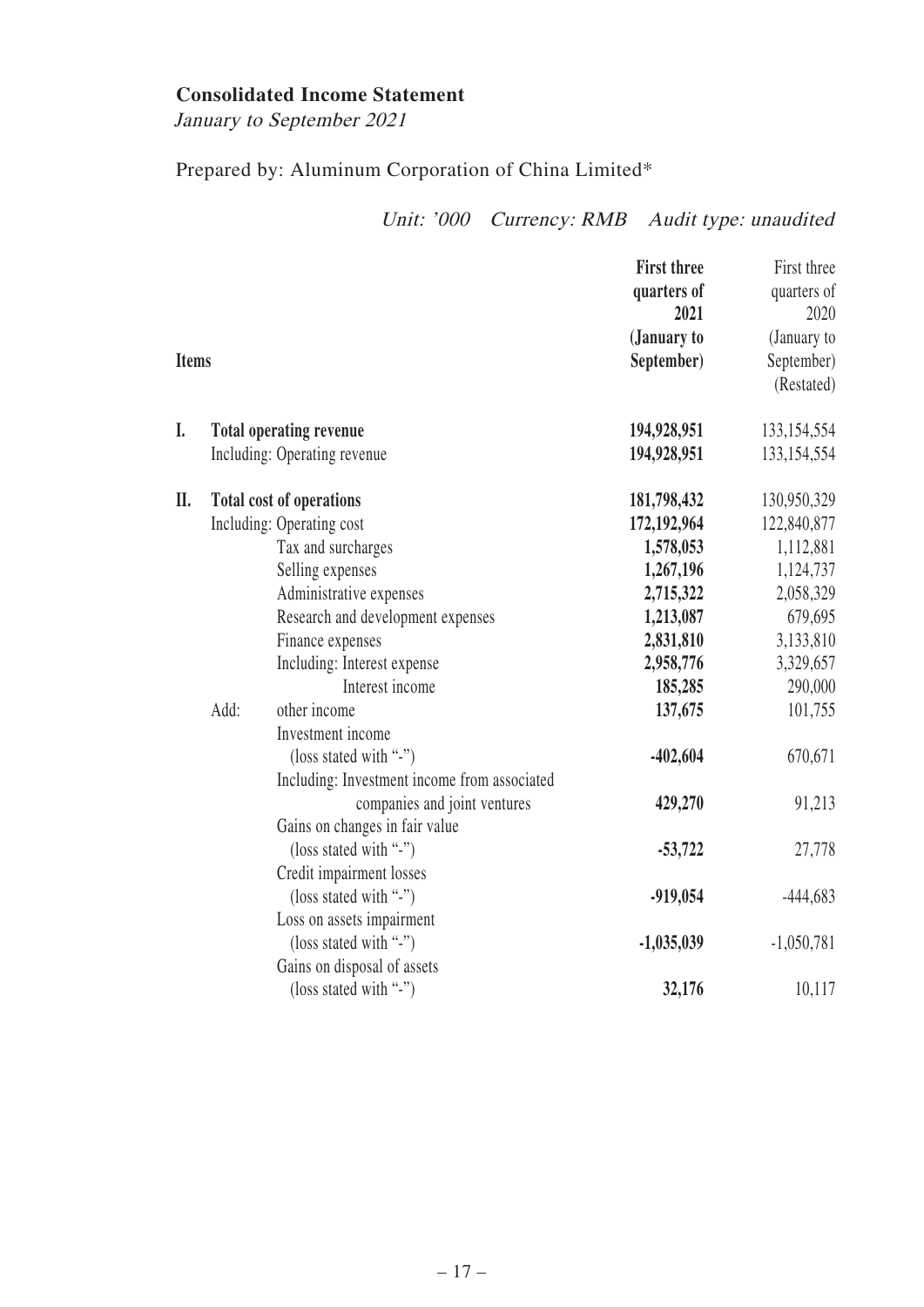|              |                                                                   | <b>First three</b> | First three |
|--------------|-------------------------------------------------------------------|--------------------|-------------|
|              |                                                                   | quarters of        | quarters of |
|              |                                                                   | 2021               | 2020        |
|              |                                                                   | (January to        | (January to |
| <b>Items</b> |                                                                   | September)         | September)  |
|              |                                                                   |                    | (Restated)  |
| III.         | Operating profit (loss stated with "-")                           | 10,889,951         | 1,519,082   |
|              | Add: Non-operating income                                         | 64,369             | 103,435     |
|              | Less: Non-operating expenses                                      | 845,557            | 257,705     |
| IV.          | Total profit (total loss stated with "-")                         | 10,108,763         | 1,364,812   |
|              | Less: Income tax expenses                                         | 2,019,917          | 399,920     |
| V.           | Net profit (net loss stated with "-")                             | 8,088,846          | 964,892     |
|              | Classified according to continuity of operations<br>(I)           |                    |             |
|              | 1. Net profit from continuing operations                          |                    |             |
|              | (net loss stated with "-")                                        | 8,088,846          | 964,892     |
|              | (II) Classified according to the ownership                        |                    |             |
|              | 1. Net profit attributable to owners of the parent                |                    |             |
|              | (net loss stated with "-")                                        | 5,307,496          | 467,342     |
|              | 2. Non-controlling interests<br>(net loss stated with "-")        | 2,781,350          | 497,550     |
|              |                                                                   |                    |             |
|              | VI. Other comprehensive income net of tax                         | $-12,707$          | 117,313     |
|              | (I) Other comprehensive income (net of tax) attributable to       |                    |             |
|              | the owners of the parent                                          | $-12,475$          | 117,313     |
|              | 1. Other comprehensive income that cannot be                      |                    |             |
|              | reclassified to profit or loss                                    | $-52,362$          | $-17,166$   |
|              | (1) Changes in fair value of investments in other                 |                    |             |
|              | equity instruments                                                | $-52,362$          | $-17,166$   |
|              | 2. Other comprehensive income that will be reclassified           |                    | 134,479     |
|              | to profit or loss<br>(1) Exchange differences on foreign currency | 39,887             |             |
|              | translation                                                       | 39,887             | 134,479     |
|              | (II) Other comprehensive income                                   |                    |             |
|              | (net of tax) attributable to                                      |                    |             |
|              | non-controlling shareholders                                      | $-232$             |             |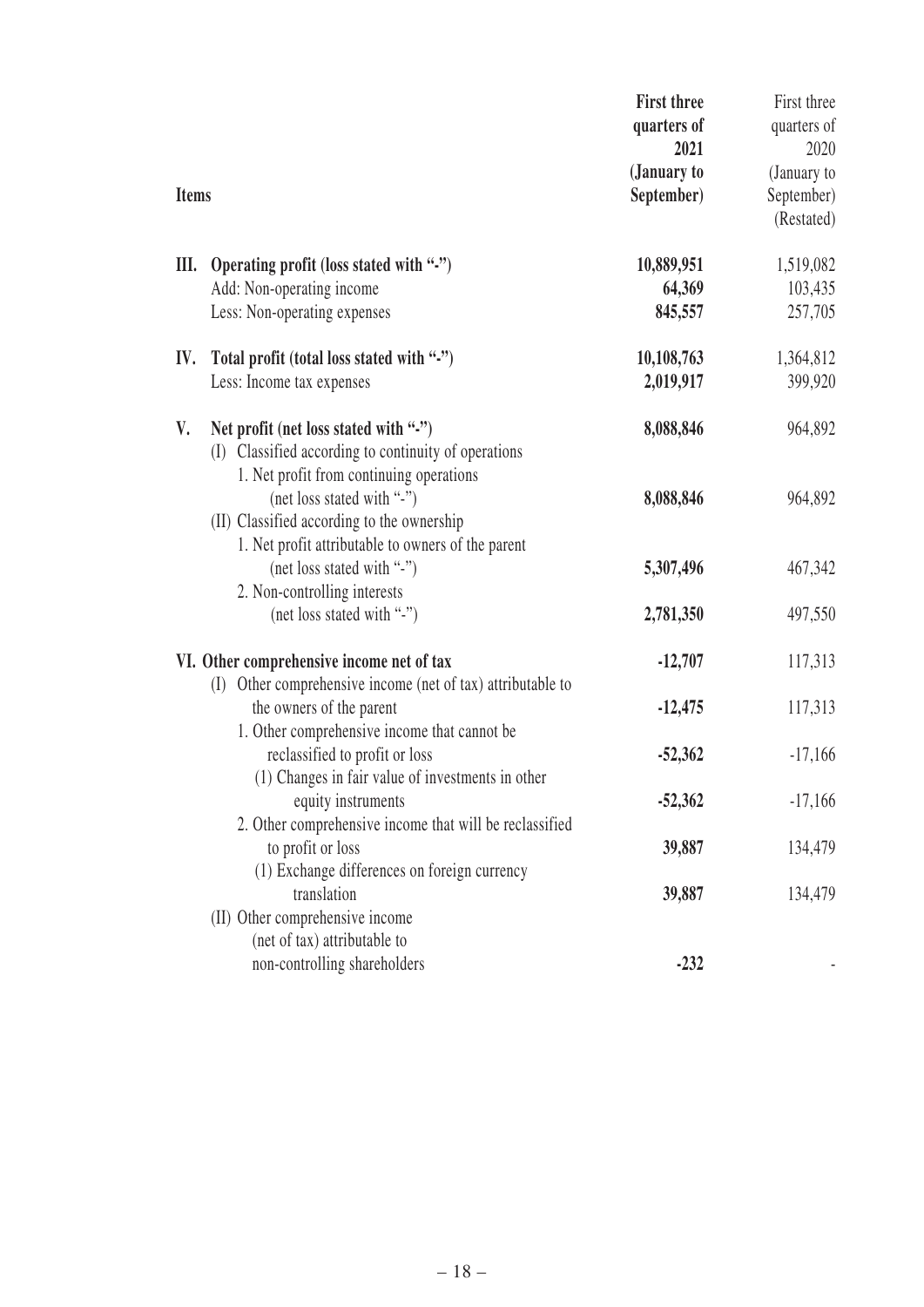|              |                                                              | <b>First three</b><br>quarters of | First three<br>quarters of |
|--------------|--------------------------------------------------------------|-----------------------------------|----------------------------|
|              |                                                              | 2021                              | 2020                       |
|              |                                                              | (January to                       | (January to                |
| <b>Items</b> |                                                              | September)                        | September)                 |
|              |                                                              |                                   | (Restated)                 |
|              | VII. Total comprehensive income                              | 8,076,139                         | 1,082,205                  |
|              | Total comprehensive income attributable to the owners<br>(1) |                                   |                            |
|              | of the parent                                                | 5,295,021                         | 584,655                    |
|              | (II) Total comprehensive income attributable to non-         |                                   |                            |
|              | controlling shareholders                                     | 2,781,118                         | 497,550                    |
|              | <b>VIII.</b> Earnings per share:                             |                                   |                            |
|              | Basic earnings per share<br>(I)                              |                                   |                            |
|              | (RMB/share)                                                  | 0.303                             | 0.015                      |
|              | (II) Diluted earnings per share                              |                                   |                            |
|              | (RMB/share)                                                  | 0.303                             | 0.015                      |

Business combination under common control was effected in the current period. The net profit recognized by the merged party before the combination was RMB26,664 thousand, and the net profit recognized by the merged party in the corresponding period of last year was RMB15,567 thousand.

| Liu Jianping          | <b>Wang Jun</b>                 | <b>Gao Lidong</b>         |
|-----------------------|---------------------------------|---------------------------|
| Legal Representative: | <b>Chief Financial Officer:</b> | Department:               |
|                       |                                 | <b>Head of Accounting</b> |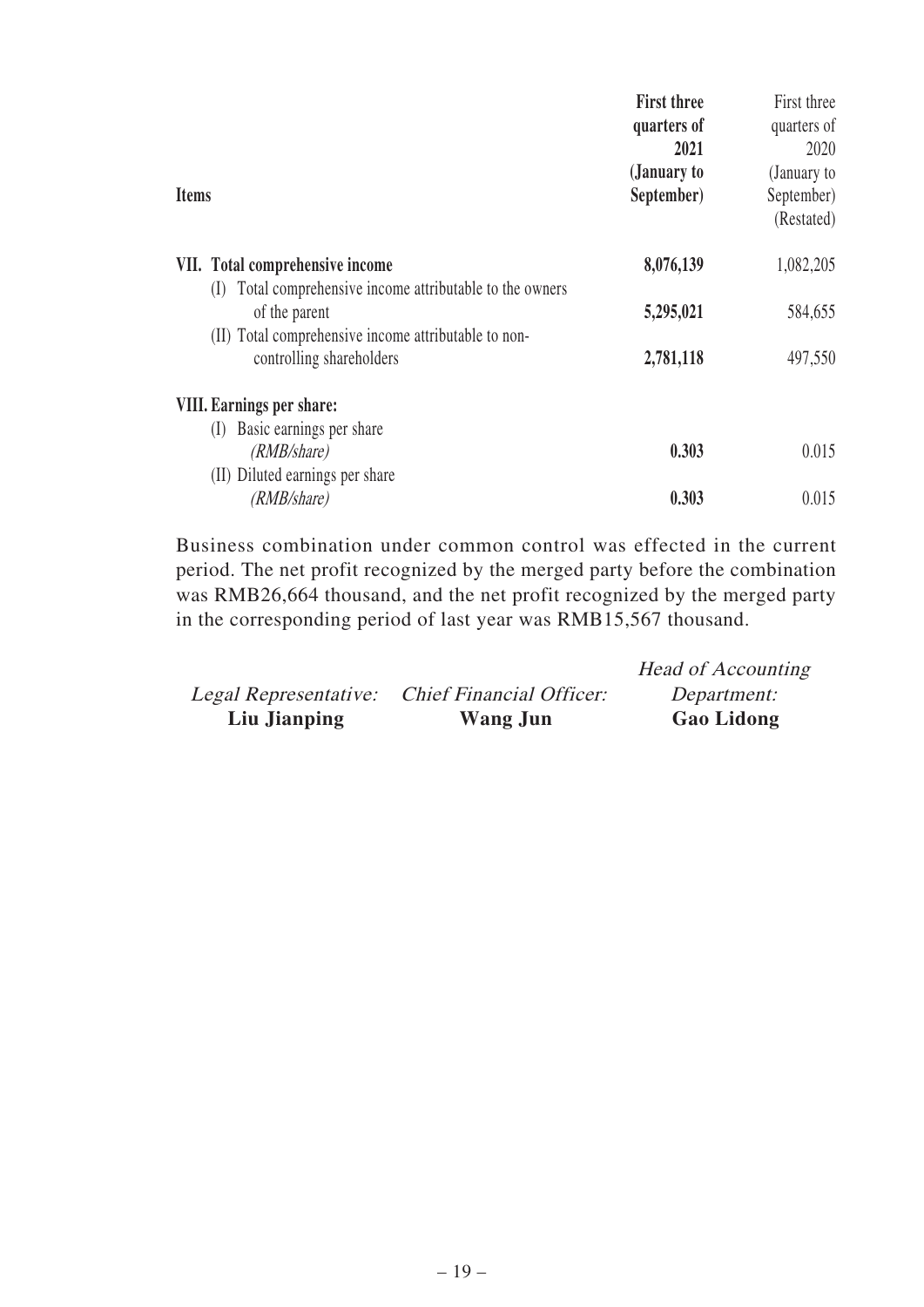#### **Consolidated Cash Flow Statement**

January to September 2021

Prepared by: Aluminum Corporation of China Limited\*

Unit: '000 Currency: RMB Audit type: unaudited

|              |                                                            | <b>First three</b><br>quarters of<br>2021<br>( <b>January</b> | First three<br>quarters of<br>2020<br>(January |
|--------------|------------------------------------------------------------|---------------------------------------------------------------|------------------------------------------------|
| <b>Items</b> |                                                            | to September)                                                 | to September)                                  |
|              |                                                            |                                                               | (Restated)                                     |
| I.           | <b>Cash flows from operating activities:</b>               |                                                               |                                                |
|              | Cash received from sales of products                       |                                                               |                                                |
|              | and rendering of services                                  | 178,608,102                                                   | 124,097,706                                    |
|              | Refund of tax and levies received                          | 135,900                                                       | 248,024                                        |
|              | Other cash received relating to<br>operating activities    | 1,666,542                                                     | 1,874,572                                      |
|              |                                                            |                                                               |                                                |
|              | Sub-total of cash inflow from                              |                                                               |                                                |
|              | operating activities                                       | 180,410,544                                                   | 126,220,302                                    |
|              |                                                            |                                                               |                                                |
|              | Cash paid for purchase of goods and<br>receipt of services | 145,800,536                                                   | 104, 137, 754                                  |
|              | Cash paid to and on behalf of                              |                                                               |                                                |
|              | employees                                                  | 6,158,625                                                     | 5,415,408                                      |
|              | Taxes and surcharges paid                                  | 6,578,841                                                     | 3,618,143                                      |
|              | Other cash paid relating to operating                      |                                                               |                                                |
|              | activities                                                 | 4,080,479                                                     | 3,706,423                                      |
|              | Sub-total of cash outflow from                             |                                                               |                                                |
|              | operating activities                                       | 162,618,481                                                   | 116,877,728                                    |
|              | Net cash flows from operating                              |                                                               |                                                |
|              | activities                                                 | 17,792,063                                                    | 9,342,574                                      |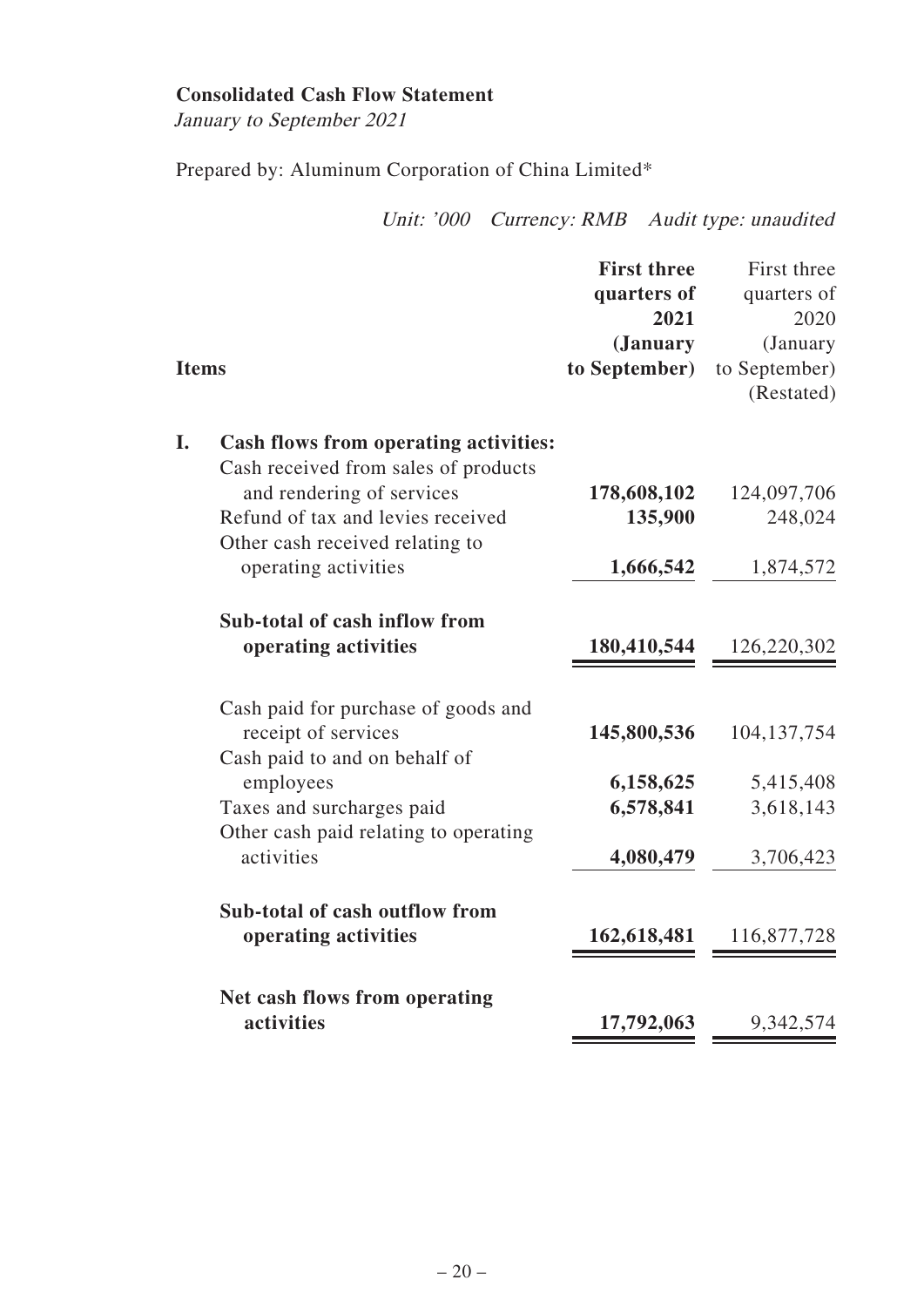|              |                                               | <b>First three</b> | First three   |
|--------------|-----------------------------------------------|--------------------|---------------|
|              |                                               | quarters of        | quarters of   |
|              |                                               | 2021               | 2020          |
|              |                                               | ( <b>January</b>   | (January      |
| <b>Items</b> |                                               | to September)      | to September) |
|              |                                               |                    | (Restated)    |
| II.          |                                               |                    |               |
|              | <b>Cash flows from investment activities:</b> |                    |               |
|              | Cash received from disposal of                |                    |               |
|              | investments                                   | 7,857,768          | 11,180,741    |
|              | Cash received from returns on                 |                    |               |
|              | investments                                   | 231,554            | 705,108       |
|              | Net cash received from disposal of            |                    |               |
|              | fixed assets, intangible assets and           |                    |               |
|              | other long-term assets                        | 96,620             | 1,946,534     |
|              | Net cash received from disposal of            |                    |               |
|              | subsidiaries and other operating<br>entities  |                    |               |
|              |                                               |                    | 31,313        |
|              | Sub-total of cash inflow from                 |                    |               |
|              | investment activities                         | 8,185,942          | 13,863,696    |
|              |                                               |                    |               |
|              | Cash paid to acquire fixed assets,            |                    |               |
|              | intangible assets and other long-term         |                    |               |
|              | assets                                        | 1,980,710          | 3,940,144     |
|              | Cash paid for investment                      | 11,900,000         | 7,044,684     |
|              | Other cash paid relating to investment        |                    |               |
|              | activities                                    | 1,403,340          | 433,259       |
|              |                                               |                    |               |
|              | Sub-total of cash outflow from                |                    |               |
|              | investment activities                         | 15,284,050         | 11,418,087    |
|              |                                               |                    |               |
|              | Net cash flows from investment                |                    |               |
|              | activities                                    | $-7,098,108$       | 2,445,609     |
|              |                                               |                    |               |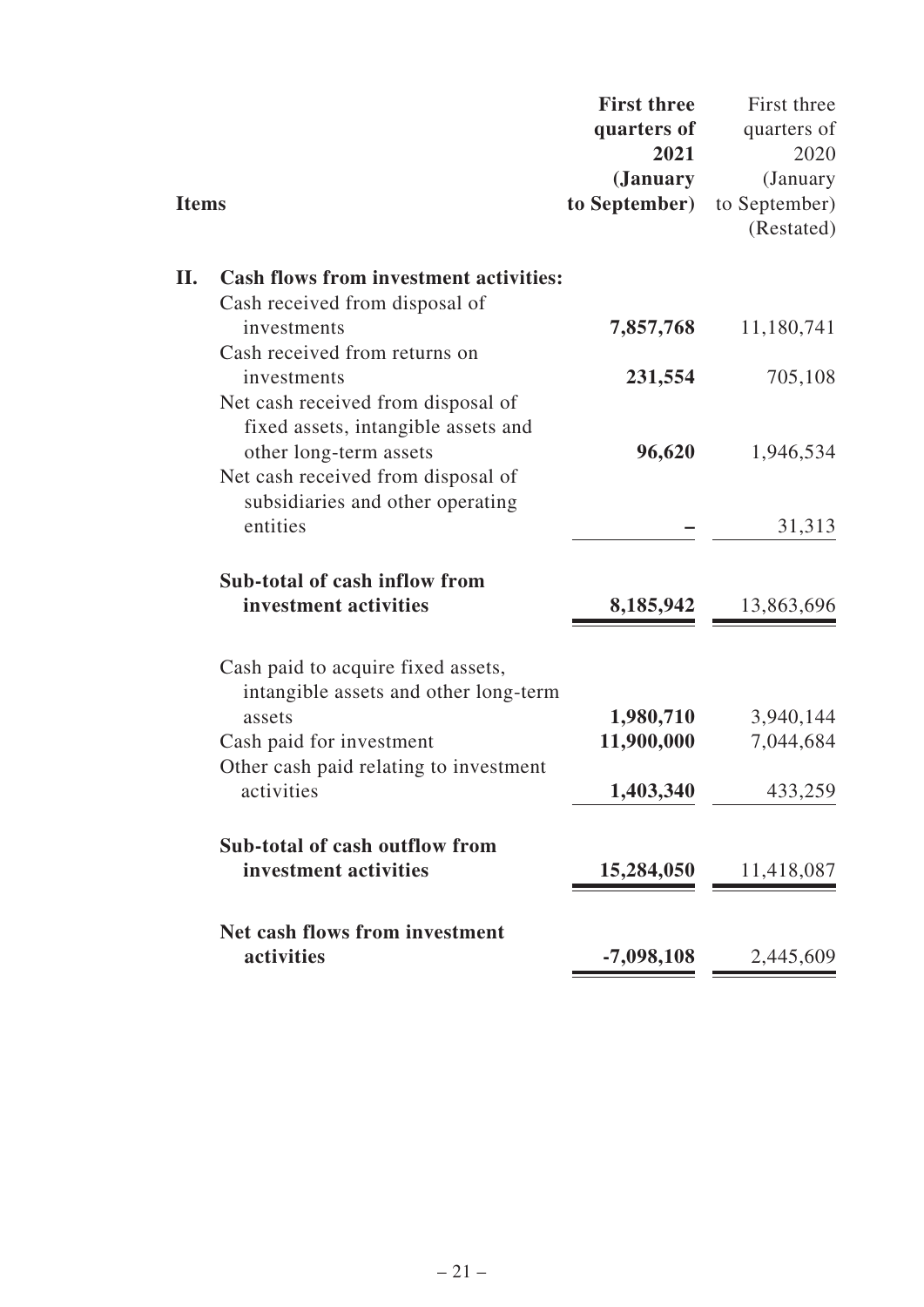|              |                                            | <b>First three</b> | First three   |
|--------------|--------------------------------------------|--------------------|---------------|
|              |                                            | quarters of        | quarters of   |
|              |                                            | 2021               | 2020          |
|              |                                            | ( <b>January</b>   | (January      |
| <b>Items</b> |                                            | to September)      | to September) |
|              |                                            |                    | (Restated)    |
|              |                                            |                    |               |
|              | III. Cash flows from financing activities: |                    |               |
|              | Proceeds received from investments         |                    | 143,650       |
|              | Including: Cash received by subsidiaries   |                    |               |
|              | from investment of non-                    |                    |               |
|              | controlling shareholders                   |                    | 143,650       |
|              | Cash received from borrowings              | 26,372,246         | 27,198,391    |
|              | Cash received from issue of debentures     | 15,400,000         | 23,700,000    |
|              |                                            |                    |               |
|              | Sub-total of cash inflow from              |                    |               |
|              |                                            |                    |               |
|              | financing activities                       | 41,772,246         | 51,042,041    |
|              |                                            |                    |               |
|              | Cash paid for repayment                    | 44,860,254         | 59,511,934    |
|              | Cash paid for dividend and profit          |                    |               |
|              | distribution or interest repayment         | 3,017,395          | 2,799,270     |
|              | Including: Dividend and profit paid        |                    |               |
|              | by subsidiaries to non-                    |                    |               |
|              | controlling shareholders                   | 412,171            | 77,221        |
|              | Other cash paid relating to financing      |                    |               |
|              | activities                                 | 825,562            | 1,199,068     |
|              |                                            |                    |               |
|              | Sub-total of cash outflow from             |                    |               |
|              | financing activities                       | 48,703,211         | 63,510,272    |
|              |                                            |                    |               |
|              |                                            |                    |               |
|              | Net cash flows from financing              |                    |               |
|              | activities                                 | $-6,930,965$       | $-12,468,231$ |